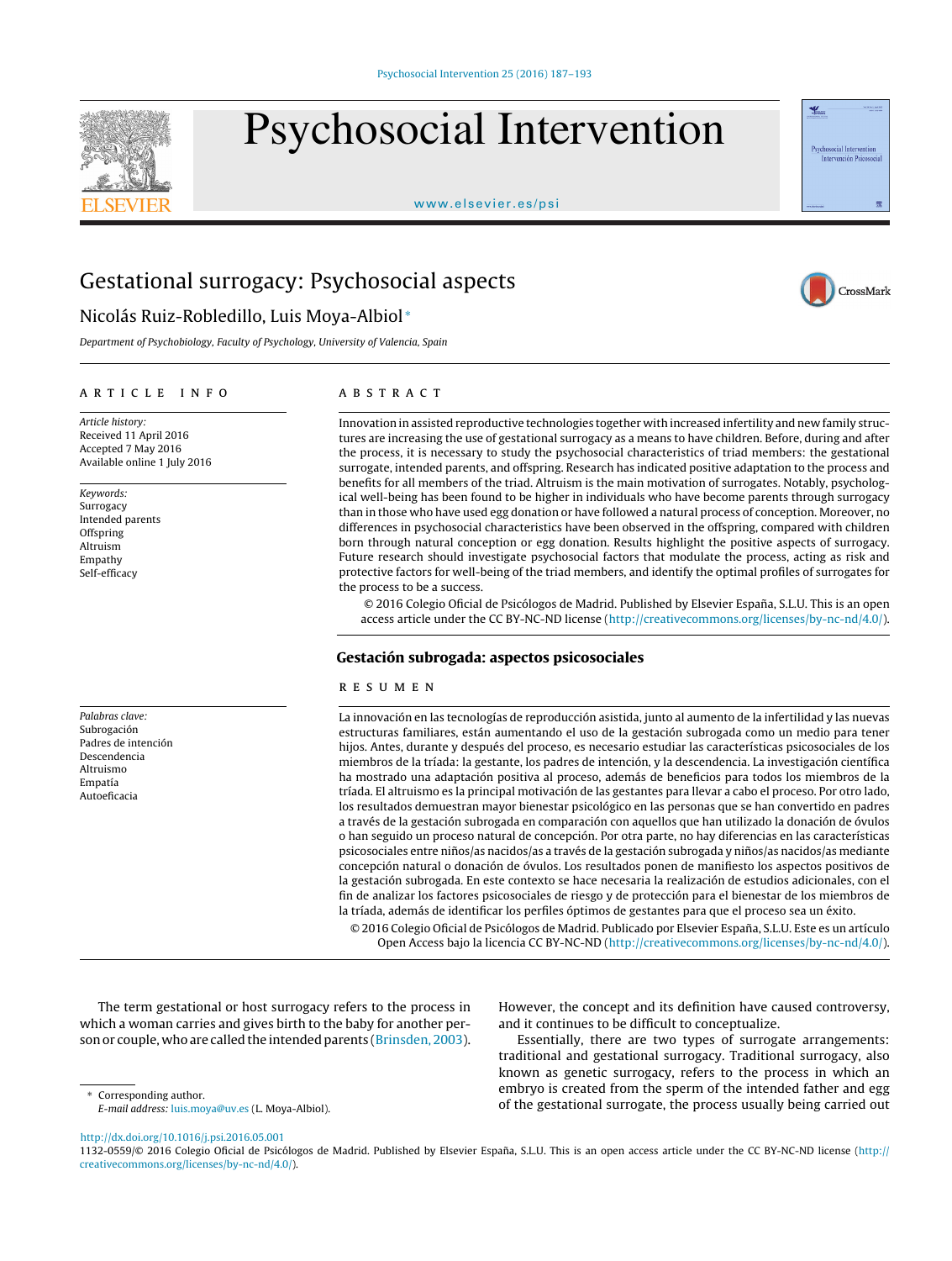through artificial insemination ([Bhatia,](#page-5-0) [Martindale,](#page-5-0) [Rustamov,](#page-5-0) [&](#page-5-0) [Nysenbaum,](#page-5-0) [2009\).](#page-5-0) In contrast, gestational surrogacy involves the creation of an embryo from the egg and sperm of the intended parents, a donated egg and sperm of the intended father, or donated sperm and eggs, and subsequent implantation of this embryo into a gestational surrogate, also called gestational carrier. Depending on the country, there is specific legislation for each type of surrogacy arrangement, just one or both types of arrangement being legal in some cases ([Nakash](#page-6-0) [&](#page-6-0) [Herdiman,](#page-6-0) [2007\).](#page-6-0)

Despite the fact that the process of gestational surrogacy involves interaction between the intended parents, the gestational surrogate and the child, in which psychological and psychosocial aspects become very important, there has been relatively little scientific research in this field to date. Analysis of the psychological and psychosocial characteristics of the intended parents and the surrogate is essential to identify and establish strategies that allow the process to be carried out successfully and maximize the positive outcomes for everybody directly involved. The objective of this review was to analyze the psychosocial factors that characterize each member of the triad and the relationships between them.

#### **Gestational surrogacy**

Although there have still been relatively few studies on this topic, research is starting to yield important data on the psycho-logical characteristics of gestational surrogate [\(Klock](#page-5-0) [&](#page-5-0) [Covington,](#page-5-0) [2015\).](#page-5-0) Studies on surrogates have mainly focused on the assessment and identification of factors motivating women to take on the role and be involved in the process of pregnancy [\(Jadva,](#page-5-0) [Murray,](#page-5-0) [Lycett,](#page-5-0) [MacCallum,](#page-5-0) [&](#page-5-0) [Golombok,](#page-5-0) [2003\).](#page-5-0)

Research to date has indicated that the main motivation for becoming involved in surrogacy is altruism [\(Ragoné,](#page-6-0) [1994;](#page-6-0) [van](#page-6-0) [den](#page-6-0) [Akker,](#page-6-0) [2007\).](#page-6-0) In fact, this is the main type of motivation reported by gestational surrogates not only in countries in which altruistic surrogacy is legal, such as the United Kingdom ([Jadva](#page-5-0) et [al.,](#page-5-0) [2003;](#page-5-0) [van](#page-5-0) [den](#page-5-0) [Akker,](#page-5-0) [2003\),](#page-5-0) but also in countries that allow compensation to the surrogate, such as the USA ([Hohman](#page-5-0) [&](#page-5-0) [Hagan,](#page-5-0) [2001\).](#page-5-0) Fundamentally, the majority of gestational surrogates report feeling a sense of self-worth and achievement after the process, which in turn generates a sense of self-efficacy and leads to a notable increase in their self-esteem [\(Edelmann,](#page-5-0) [2004\).](#page-5-0) Very few gestational surrogates cite financial gain as their main motivation for being involved in the process, and some even suggest that it should not be a factor in any surrogacy process ([Blyth,](#page-5-0) [1994\).](#page-5-0)

Analyzing the psychological well-being of gestational surrogates, before and during the process, it has been observed that most have to face opposition both from their families and society in general, and this may represent a significant source of stress ([Poote](#page-6-0) [&](#page-6-0) [van](#page-6-0) [den](#page-6-0) [Akker,](#page-6-0) [2009\).](#page-6-0) Despite this, surrogates generally declare that they enjoy their pregnancy and childbirth, and that the pregnancy generated positive feelings in their lives such as increases in self-efficacy and self-confidence [\(van](#page-6-0) [den](#page-6-0) [Akker,](#page-6-0) [2007\).](#page-6-0) The birth of the child may be a significant stress-inducing factor, both for the intended parents and for the gestational surrogate. Nevertheless, various studies have demonstrated positive as well as negative aspects of this event. Specifically, the birth tends to be a happy moment for the surrogate, who reports a sense of relief about the success of the pregnancy and completion of the process; as well as sadness about it coming to an end, and the belief that they may lose contact with the intended parents and the child [\(Baslington,](#page-5-0) [2002;](#page-5-0) [van](#page-5-0) [den](#page-5-0) [Akker,](#page-5-0) [2007\).](#page-5-0)

Research has shown that, in the long term, gestational surrogate have good emotional stability and psychosocial adjustment, their scores for self-esteem and depressive symptomatology falling in the normal range, as well as good marital and family relationships [\(Jadva,](#page-5-0) [Imrie,](#page-5-0) [&](#page-5-0) [Golombok,](#page-5-0) [2014\).](#page-5-0) Further, the relationship between the intended parents and the children is very positive, with no reports of feelings of rejection on either side.

With respect to the formal evaluation of the psychological state of gestational surrogates, studies carried out so far have used the Minnesota Multiphasic Personality Inventory (MMPI) in its first [\(Franks,](#page-5-0) 1981; Hanafin, [1987\)](#page-5-0) and second [\(Klock](#page-5-0) [&](#page-5-0) [Covington,](#page-5-0) [2015\)](#page-5-0) versions. This questionnaire is intended to assess psychopathology and personality disorders and has been widely used and validated for this purpose, both in clinical and general populations [\(Butcher,](#page-5-0) [1989;](#page-5-0) [Greene](#page-5-0) [&](#page-5-0) [Clopton,](#page-5-0) [2004\).](#page-5-0) No studies have found significant differences between scores of surrogates and those of the general population, confirming the conclusion based on gestational surrogates' self- reports, that they are well adjusted, emotionally and psychologically.

### **Intended parents**

Gestational surrogacy is increasingly widely used as a method to have children. The main motivations of intended parents for becoming involved in this complex process is to create a family and be able to enjoy the interaction with their child/children, as well as being able to give and receive love [\(Langdridge,](#page-6-0) [Connolly,](#page-6-0) [&](#page-6-0) [Sheeran,](#page-6-0) [2000\).](#page-6-0) In the specific case of gestational surrogacy, the motivation of the intended parents in using this method, as opposed to other options such as adoption, is mainly based on the desire to have a genetic link with their children ([Langdridge](#page-6-0) et [al.,](#page-6-0) [2000\),](#page-6-0) as well as having a relationship with the baby from birth and being able to follow the entire process of the development of the child, through the pregnancy and beyond. In the case of male same-sex couples, there may also be barriers and difficulties in the process of adoption, and hence surrogacy may be their only option for becoming parents.

The process may be stressful for the intended parents. Together with infertility or biological inability to have children, significant primary stressors, there are other factors associated with the process of gestational surrogacy that represent secondary stressors for intended parents [\(Edelmann,](#page-5-0) [2004;](#page-5-0) [MacCallum,](#page-5-0) [Lycett,](#page-5-0) [Murray,](#page-5-0) [Jadva,](#page-5-0) [&](#page-5-0) [Golombok,](#page-5-0) [2003\).](#page-5-0) These factors include the initial search for a surrogate, relations between them and the surrogate throughout the process, and the attitudes of their family and society in general towards gestational surrogacy.

During the initial search for a gestational surrogate, at the start of the surrogacy process, compatibility is one of the main concerns for most people. The first contact with potential surrogates represents a primary stressor, due to the potential emotional burnout associated with the search process and negotiations with the candidates ([Edelmann,](#page-5-0) [2004;](#page-5-0) [van](#page-5-0) [den](#page-5-0) [Akker,](#page-5-0) [2000\).](#page-5-0) In the event that they do not have common interests or no satisfactory agreement is reached between the parties, this tends not have a major impact on the intended parents at this early stage. As the process continues, however, disagreements at more advanced and key stages, such as during embryo implantation or during pregnancy, the psychological impact is much greater ([Edelmann,](#page-5-0) [2004\).](#page-5-0) Other common concerns of intended parents that may be secondary stressors and hence affect their well-being are: the possibility of the gestational surrogate being exploited financially; medicalization during pregnancy; a fear of not receiving the baby after the birth; emotional, legal and social stigma; the genetic link, in cases when only one member of the couple has been a donor; and various concerns about the well-being of the baby during the pregnancy and after the birth ([Edelmann,](#page-5-0) [2004\).](#page-5-0) All these concerns must be identified and taken into account in a timely manner, to avoid future problems for the intended parents themselves and in their relationship with the surrogate.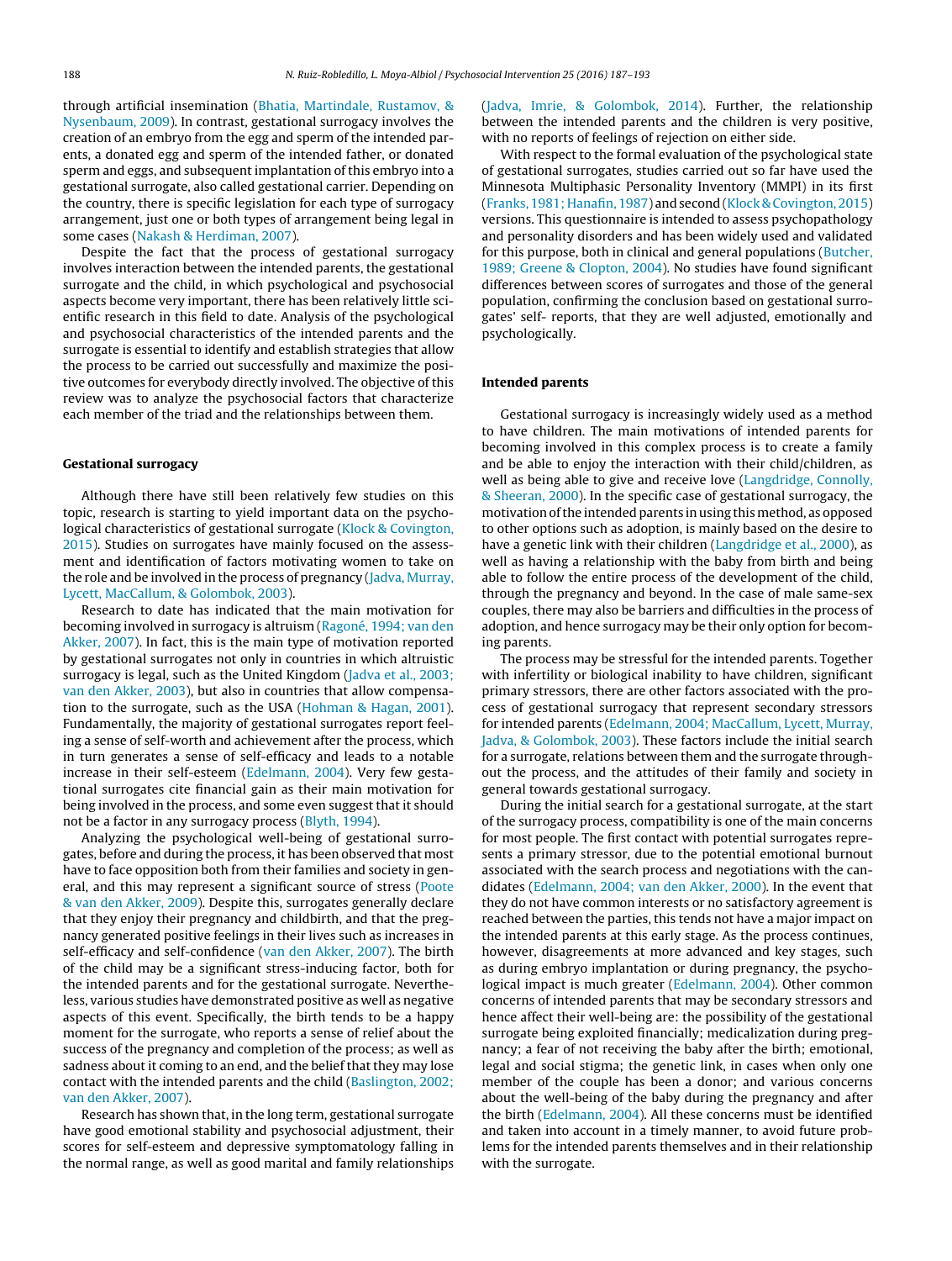One year after the birth, intended parents have a greater psychological well-being and adaptation to parenthood than parents who have had children through egg donation or the natural process of conception ([Golombok,](#page-5-0) [Murray,](#page-5-0) [Jadva,](#page-5-0) [MacCallum,](#page-5-0) [&](#page-5-0) [Lycett,](#page-5-0) [2004\).](#page-5-0) In relation to this, research has shown them to have: lower levels of parenthood-related stress;lower levels of depressive symptomatology, in the case of mothers; more adaptive attachment behaviour; and greater satisfaction with parenthood, especially in the case of fathers [\(Golombok](#page-5-0) et [al.,](#page-5-0) [2004\).](#page-5-0) When the children are 2 years old, the results are similar, intended parents having a better relationship with their offspring and lower levels of stress than individuals who have had children through natural conception or egg donation ([Golombok,](#page-5-0) [MacCallum,](#page-5-0) [Murray,](#page-5-0) [Lycett,](#page-5-0) [&](#page-5-0) [Jadva,](#page-5-0) [2006\).](#page-5-0) Although there are no scientific studies on this question, it seems that a large proportion of people who resort to gestational surrogacy and do not have twins on the first attempt, repeat the process, despite the associated emotional and financial costs. This issue should be explored in detailed, as it could be considered an indicator of satisfaction with the process and good adjustment after its completion ([Moya-Albiol](#page-6-0) [&](#page-6-0) [Ruiz-Robledillo,](#page-6-0) [2015\).](#page-6-0)

# **Offspring**

Despite the relative scarcity of studies on the well-being of children born through surrogacy and their wider family, data is starting to emerge on this subject. One year after the birth, children born through gestational surrogacy do not differ in temperament or rate and severity of behavioural problems from those born from egg donation or through natural conception ([Golombok](#page-5-0) et [al.,](#page-5-0) [2004\).](#page-5-0) This pattern is maintained when children reach 2 years of age, no differences being found in cognitive or socio-emotional development [\(Golombok,](#page-5-0) [MacCallum,](#page-5-0) et [al.,](#page-5-0) [2006\).](#page-5-0) Further, no differences have been observed in terms of psychological well-being when the children are 3, 7 or 10 years of age [\(Golombok,](#page-5-0) [Blake,](#page-5-0) [Casey,](#page-5-0) [Roman,](#page-5-0) [&](#page-5-0) [Jadva,](#page-5-0) [2013;](#page-5-0) [Golombok](#page-5-0) et [al.,](#page-5-0) [2011;](#page-5-0) [Golombok,](#page-5-0) [Murray,](#page-5-0) et [al.,](#page-5-0) [2006\).](#page-5-0)

#### **Relations between the members of the triad**

As we have indicated earlier, in most cases, the search for a gestational surrogate is stressful, especially for the intended parents. During the search process, those who are to be involved in the surrogacy process meet for the first time. As shown in some studies ([Edelmann,](#page-5-0) [2004\),](#page-5-0) this moment is of critical importance, given that the matching between the intended parents and the surrogate will greatly influence the relationship they establish during pregnancy and after the birth. If the choice is good and from the outset there is open and sincere communication between those involved, the relationship during pregnancy is likely to be good. This will help to minimize anxiety and stress experienced by all parties during the process. In fact, contact with the intended parents and the relationship with them is one of the most important predictive factors of both their well-being [\(Braverman](#page-5-0) [&](#page-5-0) [Corson,](#page-5-0) [1992;](#page-5-0) [Fisher,](#page-5-0) [2013;](#page-5-0) [Imrie](#page-5-0) [&](#page-5-0) [Jadva,](#page-5-0) [2014;](#page-5-0) [Roberts,](#page-5-0) [1998\)](#page-5-0) and that of the gestational surrogate ([Baslington,](#page-5-0) [2002;](#page-5-0) [Hohman](#page-5-0) [&](#page-5-0) [Hagan,](#page-5-0) [2001;](#page-5-0) [Imrie](#page-5-0) [&](#page-5-0) [Jadva,](#page-5-0) [2014\).](#page-5-0)

Various studies have shown that gestational surrogate do have good relations with intended parents in the long term [\(Ciccarelli](#page-5-0) [&](#page-5-0) [Beckman,](#page-5-0) [2005;](#page-5-0) [Edelmann,](#page-5-0) [2004\).](#page-5-0) Specifically, a close relationship usually develops between them during the pregnancy, and this tends to be long lasting. Further, although some mothers and/or surrogates prefer not to maintain contact after the birth ([Edelmann,](#page-5-0) [2004;](#page-5-0) [van](#page-5-0) [den](#page-5-0) [Akker,](#page-5-0) [2000\),](#page-5-0) generally, those involved do want to maintain a relationship, between the intended parents and surrogate and between each of them and the child/children ([Edelmann,](#page-5-0) [2004\).](#page-5-0) It should be noted that in some cases there has been observed to be a slight decrease in the frequency of contact between the intended parents and the gestational surrogate, this being more pronounced when there is a genetic link, that is, when the surrogate is the egg donor [\(Jadva,](#page-5-0) [Blake,](#page-5-0) [Casey,](#page-5-0) [&](#page-5-0) [Golombok,](#page-5-0) [2012\).](#page-5-0)

Despite the fact that the relations tend to be positive, certain problems may arise after the surrogacy process that should be taken into account. In the case of the gestational surrogate, maintaining a relationship with the intended parents may serve as a constant reminder that she has carried a baby for others, and parents may be concerned that such a relationship could interfere with the child's development ([Biyth,](#page-5-0) [1995;](#page-5-0) [Edelmann,](#page-5-0) [2004\).](#page-5-0) There are documented cases of the surrogate and the intended parents having a relationship that was close throughout the pregnancy, but that ended just after the birth [\(Edelmann,](#page-5-0) [2004\).](#page-5-0) However, these are isolated cases and are not representative of the majority of gestational surrogacy processes.

In the long term, the well-being of the child seems to be associated with the maintenance of a relationship with the surrogate and the amount of contact with her [\(Jadva](#page-5-0) et [al.,](#page-5-0) [2012\).](#page-5-0) Regular contact is related to a better understanding by the child of their own background. Specifically, at 10 years of age, children who had been informed about the nature of their conception understood the process and maintained a good relationship with the gestational surrogate, which was positive and beneficial for their well-being and that of their family [\(Jadva](#page-5-0) et [al.,](#page-5-0) [2012\).](#page-5-0) In relation to this, it has been observed that both men and women who have become parents through gestational surrogacy are more sincere with their children about the process leading to their birth than parents who have used egg donation and/or artificial insemination [\(Readings,](#page-6-0) [Blake,](#page-6-0) [Casey,](#page-6-0) [Jadva,](#page-6-0) [&](#page-6-0) [Golombok,](#page-6-0) [2011\).](#page-6-0)

Regarding the relationship between the surrogate and her biological family, most parents are open with their own children about the process. A high percentage of the surrogates reported that their biological children had a positive understanding attitude during the pregnancy and after birth, this positive feeling generating a sense of satisfaction for them and their family ([Jadva](#page-5-0) [&](#page-5-0) [Imrie,](#page-5-0) [2014a,](#page-5-0) [2014b\).](#page-5-0) The great majority of children also had a positive view of their family life and their relationship with their mother [\(Jadva](#page-5-0) [&](#page-5-0) [Imrie,](#page-5-0) [2014a,](#page-5-0) [2014b\).](#page-5-0) What is more, this positive view among the gestational surrogate's own children of the process translated to an explicit desire in these children to have a direct relationship with the child/children born through the gestational surrogacy process. It has even been found that some biological children consider surrogacy children to be their own brothers/sisters or half-brothers/sisters, reflecting the closeness of the relation-ship developed between the members of the triad [\(Jadva](#page-5-0) [&](#page-5-0) [Imrie,](#page-5-0) [2014a\).](#page-5-0)

#### **Distance as a factor in the process: transnational surrogacy**

Although there has been a notable increase in transnational surrogacy, there have been no formal studies analyzing the variables that characterize each member of the triad in this type of surrogacy. Transnational surrogacy is defined as the process of gestational surrogacy in which the surrogate lives in a different country to the intended parents, and hence, the commissioning parents have to travel to her country to undertake the surrogacy process [\(Kirby,](#page-5-0) [2014;](#page-5-0) [Knoche,](#page-5-0) [2014;](#page-5-0) [Lozanski,](#page-5-0) [2015\).](#page-5-0) Two of the few studies on this subject have explored the perception of intended parents in the case of surrogacy taking place in a country where the legislation is ambiguous and the process unregulated, generally India [\(Arvidsson,](#page-5-0) [Johnsdotter,](#page-5-0) [&](#page-5-0) [Essén,](#page-5-0) [2015;](#page-5-0) [Ziv](#page-5-0) [&](#page-5-0) [Freund-Eschar,](#page-5-0) [2014\).](#page-5-0) In such cases, the intended parents spoke of the negative influence of the media on the process, especially in the country where it the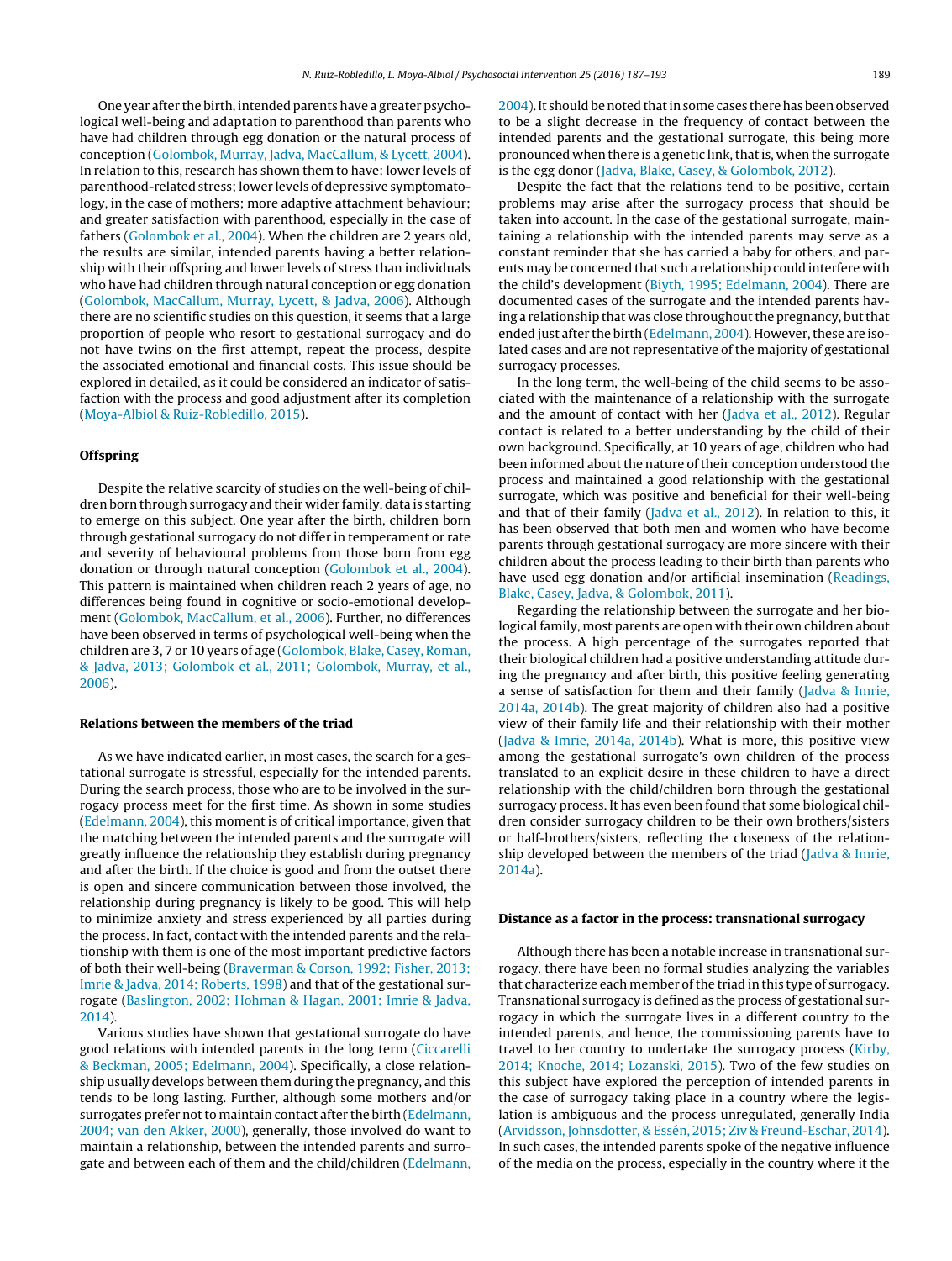surrogacy was going to take place, where the lack of legislation also increased the stress associated with the process. These factors, together with a lack of information and of direct contact with the surrogate, and limited medical surveillance, may be a source of great concern and generate stress in the intended parents. The results of the aforementioned research must be interpreted with care, however, since the populations studied are not representative of all types of transnational surrogacy. Specifically, a great deal of the stress was attributable to the fact that the process took place in a developing country, where there is no regulation or legislation for the process.

Despite the limited research on this type of surrogacy, if we draw a comparison with processes such as international adoption, it is plausible that the variables affecting the well-being of the intended parents may be very similar. Specifically, a lack of control, anxiety due to the distance, and feelings of impatience and frustration may cause high levels of stress. The level of the trust in the gestational surrogate and health professionals involved in the process is likely to be a key modulator that may mitigate the effects of the aforementioned stressors on the well-being and quality of life of intended parents. To our knowledge, however, no empirical studies have been conducted to clarify these issues.

#### **Gestational surrogacy in same-sex families**

In recent years, there has been a notable change in the concept of family with the creation of new and different types of families including, among others, same-sex parenting. Advances in assisted reproduction are facilitating the creation of new types of families. In relation to this, gestational surrogacy is one of the options that is growing most rapidly, especially in the case of gay couples ([Greenfeld](#page-5-0) [&](#page-5-0) [Seli,](#page-5-0) [2011;](#page-5-0) [Ziv](#page-5-0) [&](#page-5-0) [Freund-Eschar,](#page-5-0) [2014\).](#page-5-0) Like heterosexuals, the motivations of homosexuals for wanting to produce children include seeking to achieve a sense of immortality and generativity, a sense of family, and/or a different social status ([Bergman,](#page-5-0) [Rubio,](#page-5-0) [Green,](#page-5-0) [&](#page-5-0) [Padrón,](#page-5-0) [2010\).](#page-5-0) To date, however, there are still relatively few studies on the use gestational surrogacy by gay couples, most research on homosexual parenting having been conducted with gay or lesbian couples who have become parents through adoption or previous heterosexual relationships ([Norton,](#page-6-0) [Hudson,](#page-6-0) [&](#page-6-0) [Culley,](#page-6-0) [2013\).](#page-6-0)

The motivations and criteria of male same-sex couples for choosing gestational surrogacy as a way to have children include the gestational surrogate having a positive attitude towards homosexuality, but in most cases are very similar to those of heterosexual couples, in particular, criteria regarding the health of the surrogate (such as having had previous successful pregnancies) and of the egg donor [\(Ressler](#page-6-0) et [al.,](#page-6-0) [2011\).](#page-6-0) Similarly, regarding changes in lifestyle after gestational surrogacy in gay couples, the changes are similar to those observed in heterosexual couples. In general, there are reductions in leisure and work time, an increase in spending, and a decrease in time dedicated to the partner, due to time spent with the child [\(Bergman](#page-5-0) et [al.,](#page-5-0) [2010\).](#page-5-0) Further, most parents report a positive attitude in the extended family towards the process of parenthood, and a change in their patterns of socialization, with a considerable increase in the social activities that include the offspring and other families, at the expense of more individualistic activities. Finally, the aforementioned study also noted a significant increase in self-esteem, derived from pride in becoming parents and achieving the objective of establishing a family ([Bergman](#page-5-0) et [al.,](#page-5-0) [2010\).](#page-5-0) This demonstrates that parenthood through the process of gestational surrogacy in the case of gay couples strengthens certain positive psychological variables that have shown to be protective of mental health, well-being and quality of life, which could in turn improve psychosocial and adaptive family functioning.

Nevertheless, there are other stressors associated with parenthood in a same-sex couples, beyond those associated with gestational surrogacy itself, such as rejection by the heterosexual community, mainly based on preconceived stereotypes concerning family structure ([Bergman](#page-5-0) et [al.,](#page-5-0) [2010;](#page-5-0) [Mitchell](#page-5-0) [&](#page-5-0) [Green,](#page-5-0) [2008\).](#page-5-0) However, these data were obtained in the USA some years ago, before the introduction of legislation to allow same-sex marriages.

With regards to the specific motivations of surrogates in the case of gay fathers, as well as altruism, we should emphasize their open attitude towards homosexuality, and in particular, their willingness to help people who are not biologically able to create a family, regardless of whether it is a hetero- or homosexual couple that seek parenthood [\(Berkowitz,](#page-5-0) [2013\).](#page-5-0)

Such research as there is indicates that parenthood among gay men using gestational surrogacy has notably increased in recent years ([Dempsey,](#page-5-0) [2013;](#page-5-0) [Riggs](#page-5-0) [&](#page-5-0) [Due,](#page-5-0) [2014;](#page-5-0) [Strah,](#page-5-0) [2003\).](#page-5-0) Despite this and the fact that studies conducted to date have generated some interesting results, notably little attention has been paid to this topic. Moreover, most publications on the surrogacy process in gay couples are opinion pieces or based on qualitative studies, with no empirical studies with a strong experimental validity. In particular, there have been no studies assessing psychological well-being and other variables associated with psychosocial and family functioning in same-sex families that have used gestational surrogacy as a means of becoming parents. In relation to this, as mentioned earlier, heterosexual families who have participated in the process of gestational surrogacy have shown better family relationships, more positive attachment behaviour, greater psychological wellbeing and even lower levels of stress, than heterosexual families in which the children had been born through natural conception or egg donation. It has yet to be confirmed whether outcomes are similar in same-sex families, and hence, future research should focus on investigating these variables in this population.

#### **Attitudes to and opinions about gestational surrogacy**

Both gestational surrogates and intended parents have to face negative attitudes to the process of gestational surrogacy. In classical studies conducted in American and Canadian populations, most people surveyed disapproved of the process ([Krishnan,](#page-5-0) [1994;](#page-5-0) [Weiss,](#page-5-0) [1992\),](#page-5-0) surrogacy being considered the least acceptable way to have children in one of the earliest studies [\(Dunn,](#page-5-0) [Ryan,](#page-5-0) [&](#page-5-0) [O'Brien,](#page-5-0) [1988\).](#page-5-0) Despite the evolution of society and great advances in assisted reproduction, growing rates of infertility and increases in the numbers of single-parent and same-sex families, the most recent studies do not show a significant change in people's attitudes to this type of gestational arrangement [\(Chliaoutakis,](#page-5-0) [Koukouli,](#page-5-0) [&](#page-5-0) [Papadakaki,](#page-5-0) [2002;](#page-5-0) [Murphy](#page-5-0) et [al.,](#page-5-0) [2002\).](#page-5-0) In relation to this, individual predisposing factors that have been most closely associated with negative attitudes to gestational surrogacy include religious beliefs [\(Chliaoutakis](#page-5-0) et [al.,](#page-5-0) [2002;](#page-5-0) [Murphy](#page-5-0) et [al.,](#page-5-0) [2002\)](#page-5-0) and concern about medical problems in the surrogate during the process [\(Suzuki](#page-6-0) et [al.,](#page-6-0) [2011\).](#page-6-0) In contrast, a study analyzing attitudes to gestational surrogacy in a selected population, namely, psychologists, found a good level of support for the process [\(Constantinidis](#page-5-0) [&](#page-5-0) [Cook,](#page-5-0) [2012\).](#page-5-0)

Gestational surrogacy has attracted the attention of the feminist movement since it started to be more widely used and reported in the media, back in the nineteen-eighties [\(Markens,](#page-6-0) [2012\).](#page-6-0) From the beginning, this type of gestational arrangement was criticized by feminists on the basis of arguments such as the development of reproductive prostitution and exploitation of women, as well as the legal or medical complications that may occur in the process [\(Markens,](#page-6-0) [2012\).](#page-6-0) This view has had a significant impact in the media, with a subsequent influence on public opinion regarding gestational surrogacy. Despite the fact that many studies indicate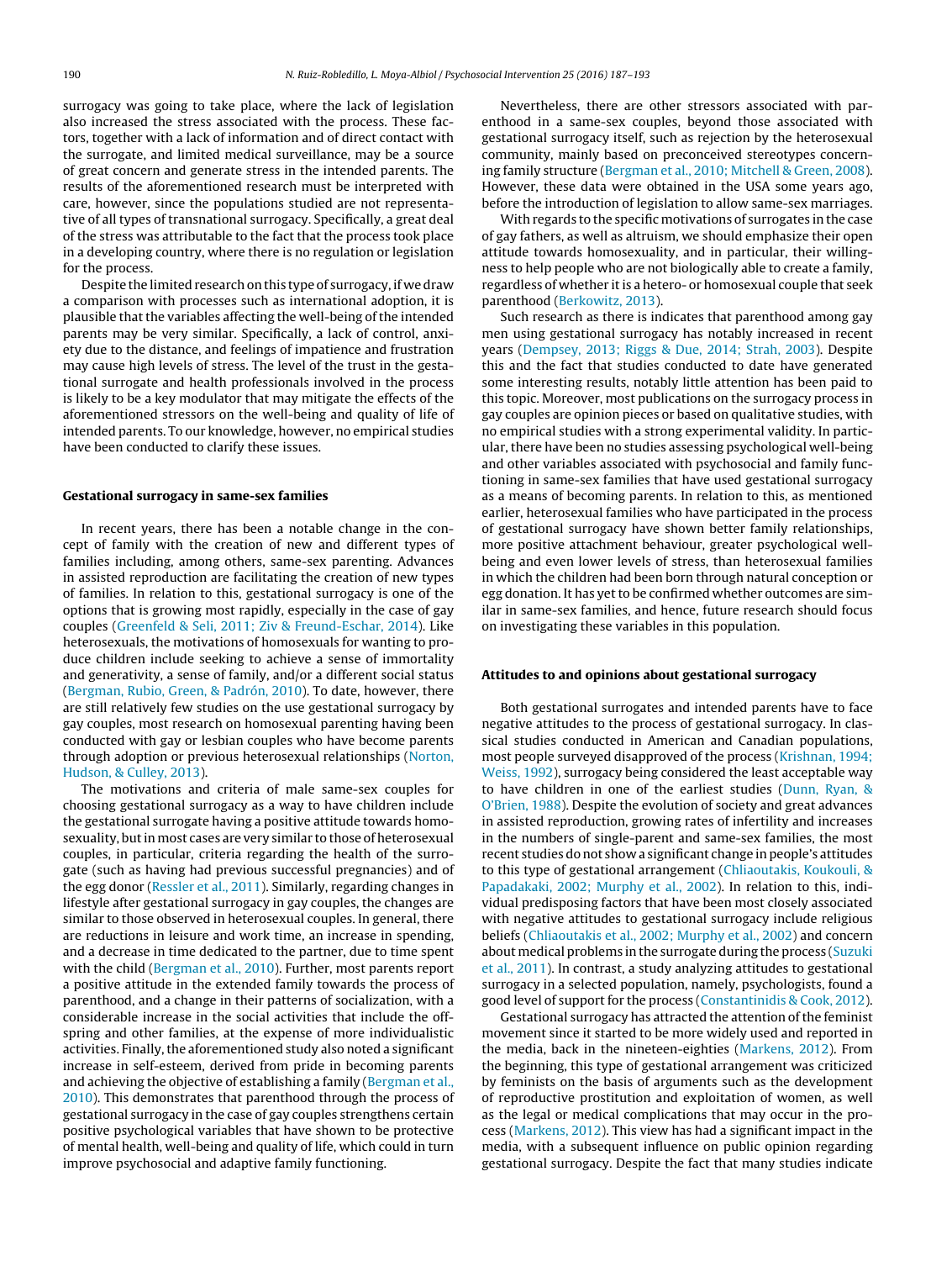a general disapproval of surrogacy, there are differences depending on the type of arrangement. Specifically, there is a slightly higher level of acceptance when gestational surrogacy is carried out on an altruistic basis than when there is financial compensation ([Appleton,](#page-5-0) [1990;](#page-5-0) [Bromham,](#page-5-0) [1991;](#page-5-0) [Suzuki](#page-5-0) et [al.,](#page-5-0) [2006\).](#page-5-0) Nevertheless, in a recent study, women from the general population were asked whether they would agree to be gestational carriers, and most of them answered no, with no differences as a function of the type of surrogacy arrangement ([Poote](#page-6-0) [&](#page-6-0) [van](#page-6-0) [den](#page-6-0) [Akker,](#page-6-0) [2009\).](#page-6-0) In any case, it is important to highlight that the aforementioned studies were published some time ago, and hence the greater availability of information about the process and the social changes and opening of the society in recent times make it necessary to conduct new research.

#### **Clinical practice guidelines on surrogacy: the case of the USA**

Currently, there is no standard protocol stipulating the criteria and processes of evaluation, follow-up and intervention that should be used with each member of the triad in the surrogacy process. On the other hand, there are clinical practice guidelines, such as those developed in the USA, which set out medical and psychological criteria that are followed nationally, in agencies and clinics specialized in surrogate pregnancy [\(Practice](#page-6-0) [Committee](#page-6-0) [of](#page-6-0) [the](#page-6-0) [American](#page-6-0) [Society](#page-6-0) [for](#page-6-0) [Reproductive](#page-6-0) [Medicine,](#page-6-0) [&](#page-6-0) [Practice](#page-6-0) [Committee](#page-6-0) [for](#page-6-0) [the](#page-6-0) [Society](#page-6-0) [for](#page-6-0) [Assisted](#page-6-0) [Reproductive](#page-6-0) [Technology,](#page-6-0) [2012\).](#page-6-0)

Regarding indications for the use of a gestational carrier by intended parents, the requirements are based on pregnancy posing a serious risk to the health of the intended mother or foetus, medical conditions that preclude pregnancy, and/or certain fertility problems. For the selection of parents and donors, comprehensive medical and genetic assessments should be carried out. Specifically, intended parents should undergo psychological assessment to identify any psychological issues that could cause difficulties. They should be assessed by mental health specialists before, during and after the process. Psychosocial counselling of intended parents should include individual assessments, and interventions focused on their history of infertility, their relationship with the surrogate, the medical and legal process, and their future as parents.

In the case of gestational surrogates, it is also recommended that they undergo psychosocial assessment. The eligibility criteria for candidate surrogates include being between 21 and 45 years of age, and having had at least one previous uncomplicated pregnancy but not more than five previous deliveries or three caesarean sections. At the social level, it is recommended that they have a stable family structure and an adequate social network. From a medical point of view, comprehensive screening and testing should be conducted to exclude systemic and genetic disorders. Further, some high-risk habits such as smoking and alcohol use are considered to exclude a woman from being a gestational carrier, while high-risk activities must be discussed with the intended parents. Psychosocial counselling for surrogates covers, primarily, the need to establish agreements with the intended parents, discussion of the medical protocol, and progressive follow-up concerning the psychological and social adaptation of the surrogate and her family to the pregnancy.

## **Conclusions**

According to the literature reviewed, the process of surrogacy has significant benefits for all members of the triad ([Golombok](#page-5-0) et [al.,](#page-5-0) [2011;](#page-5-0) [Golombok](#page-5-0) et [al.,](#page-5-0) [2004;](#page-5-0) [Jadva](#page-5-0) et [al.,](#page-5-0) [2014;](#page-5-0) [van](#page-5-0) [den](#page-5-0) [Akker,](#page-5-0) [2007\).](#page-5-0) We have found no documented cases of the process having a negative impact on family functioning, the process of adaption to parenthood, or the well-being and development

of the child. On the contrary, at 1 year after the birth and subsequently, 2 and 7 years later, individuals who created families through surrogacy arrangements have been found to have greater psychological well-being, better adaptation to parenthood, and lower levels of stress than individuals who have followed a natural process of conception or have become parents through egg donation ([Golombok,](#page-5-0) [MacCallum,](#page-5-0) et [al.,](#page-5-0) [2006;](#page-5-0) [Golombok,](#page-5-0) [Murray,](#page-5-0) et [al.,](#page-5-0) [2006;](#page-5-0) [Golombok](#page-5-0) et [al.,](#page-5-0) [2004\).](#page-5-0) Researchers have attributed these results to the fact that the parents had a strong desire for a child, and they showed a high degree of motivation for parenthood, and hence, were greatly involved with the care and strongly attached to the child ([Golombok](#page-5-0) et [al.,](#page-5-0) [2004\).](#page-5-0) All of this tends to improve the well-being of the parents, the child and the family unit. The differences in psychological well-being are particularly notable, and could be attributable to preexisting high levels of well-being prior to the surrogacy process, which would help them take on and cope with such a stressful process [\(Golombok](#page-5-0) et [al.,](#page-5-0) [2004\).](#page-5-0) Regarding psychosocial, cognitive and emotional functioning of children born through surrogacy arrangements, research indicates good adaptation and normal development, with no differences having been found compared to that in children born through natural conception or egg-donation [\(Golombok](#page-5-0) et [al.,](#page-5-0) [2011;](#page-5-0) [Golombok,](#page-5-0) [MacCallum,](#page-5-0) et [al.,](#page-5-0) [2006;](#page-5-0) [Golombok,](#page-5-0) [Murray,](#page-5-0) et [al.,](#page-5-0) [2006\).](#page-5-0)

In terms of the quality of relationships, it has been shown that direct contact with the surrogate and the confidence of the intended parents in her are very important, these being the most critical factors for sustaining the psychological well-being and reducing levels of stress in the intended parents during the process [\(Edelmann,](#page-5-0) [2004\).](#page-5-0) Gestational surrogates also show, in most cases, a need to keep in contact with the child and intended parents, and this has been shown to have great benefits for the parents and offspring [\(Fisher,](#page-5-0) [2013;](#page-5-0) [Imrie](#page-5-0) [&](#page-5-0) [Jadva,](#page-5-0) [2014;](#page-5-0) [Jadva](#page-5-0) et [al.,](#page-5-0) [2012\).](#page-5-0) Regarding the family structure of the surrogate, studies have also shown a good level of adaptation, with positive attitudes towards and acceptance ofthe process by her biological children ([Jadva](#page-5-0) [&](#page-5-0) [Imrie,](#page-5-0) [2014a,](#page-5-0) [2014b\).](#page-5-0)

Concerning transnational surrogacy,despite the scarcity of studies, there is evidence of the importance of undertaking the process in countries where there is legislation on and regulation of surrogacy, with established selection procedures, including bothmedical and psychological assessment of both parties ([Kirby,](#page-5-0) [2014;](#page-5-0) [Knoche,](#page-5-0) [2014;](#page-5-0) [Lozanski,](#page-5-0) [2015\).](#page-5-0) Such factors notably increase the satisfaction of all involved and the smooth operation of the process, avoiding legal problems and future complications in the relations between the members of the triad [\(Ramskold](#page-6-0) [&](#page-6-0) [Posner,](#page-6-0) [2013\).](#page-6-0) Moreover, it would be highly beneficial if the process were to be regulated by law in countries where that is not currently the case, as on the one hand, scientific research has shown benefits for all involved, and on the other, it would avoid some of the negative aspects of long-distance surrogacy ([Moya-Albiol](#page-6-0) [&](#page-6-0) [Ruiz-Robledillo,](#page-6-0) [2015\).](#page-6-0)

Despite a growing body of data on surrogate pregnancy and associated processes, it is still the case that there has been very little research into numerous aspects of surrogacy. In relation to this, there is a need for new research on intended parents, surrogates and the offspring. Such research should seek to identify risk and protective factors for the well-being and satisfaction with the process of all members of the triad. In addition, it should attempt to identify modulating variables involved at each stage of the process, from the search for a surrogate and donor (in such cases), and negotiations and contact between intended parents and the gestational surrogate during the pregnancy, to the birth and subsequent development of the relationship between each of the members of the triad. Given that there are critical moments during the process that can generate high levels of stress [\(Edelmann,](#page-5-0) [2004\),](#page-5-0) it is extremely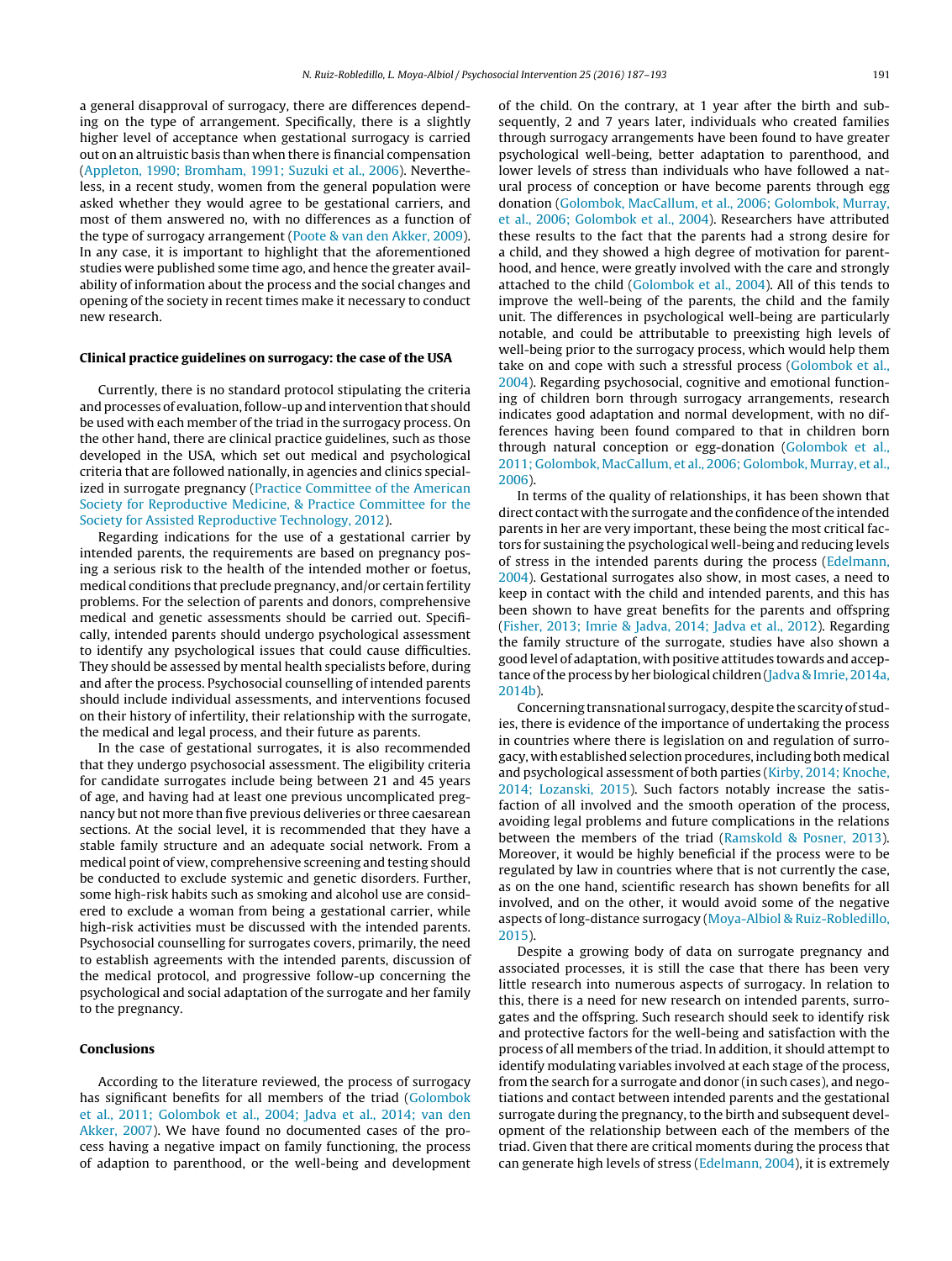<span id="page-5-0"></span>important to identify such factors, to advance the well-being of all involved.

Analysis of psychosocial variables that characterize the surrogate and intended parents and may moderate the process of surrogacy would make it possible to establish effective strategies to prevent problems arising and interventions to implement at the start, during and at the end of the process with each of those involved (Ethics Committee of the American Society for Reproductive Medicine, 2013). As we have noted previously, in accordance with clinical practice guidelines developed in the USA ([Practice](#page-6-0) [Committee](#page-6-0) [of](#page-6-0) [the](#page-6-0) [American](#page-6-0) [Society](#page-6-0) [for](#page-6-0) [Reproductive](#page-6-0) [Medicine,](#page-6-0) [&](#page-6-0) [Practice](#page-6-0) [Committee](#page-6-0) [for](#page-6-0) [the](#page-6-0) [Society](#page-6-0) [for](#page-6-0) [Assisted](#page-6-0) [Reproductive](#page-6-0) [Technology,](#page-6-0) [2012\),](#page-6-0) there is a clear need for psychological assessment of all involved at each stage: in the initial negotiation, during the pregnancy and at the end of the surrogacy process. The performing of such assessment and exploring of common interests is of fundamental importance, with the goal of establishing a good relationship between the parties, and reducing the impact of the initial process on all those involved. It is important that the surrogate and the intended parents choose each other, with mutual matching, under the guidance of specialists. Nevertheless, there are no studies indicating which variables may influence these choices. Moreover, psychological assessment should be ongoing throughout the process, even continuing beyond the birth, to ensure the maintenance of good relations between all members of the triad.

Future studies should implement and evaluate protocols for formal psychological assessment, using not only instruments such as the MMPI, but also other types of questionnaires and tests for neuropsychological assessment, to enable us to construct a comprehensive psychological profile of the gestational surrogate. This would make it possible to improve the selection process, as well as check the compatibility of surrogates and intended parents, thereby reducing the stress associated with the process for both parties and ensuring the maintenance of good relations throughout the surrogacy process and beyond the birth of the baby.

Finally, in conclusion, we consider that future research should be focused on analyzing variables that modulate relations between members of the triad, as well as protective factors that help the process to be a success ([van](#page-6-0) [den](#page-6-0) [Akker,](#page-6-0) [2010\).](#page-6-0) It is also important to conduct scientific studies to establish strategies for evaluation, preventing difficulties arising and intervention for all involved, and develop and implement strategies for psychosocial intervention as necessary.

# **Conflict of interest**

The authors have no conflict of interest to declare.

#### **References**

- Appleton, T. (1990). [IVF](http://refhub.elsevier.com/S1132-0559(16)30023-0/sbref0005) [\(host\)](http://refhub.elsevier.com/S1132-0559(16)30023-0/sbref0005) [surrogacy.](http://refhub.elsevier.com/S1132-0559(16)30023-0/sbref0005) [The](http://refhub.elsevier.com/S1132-0559(16)30023-0/sbref0005) [British](http://refhub.elsevier.com/S1132-0559(16)30023-0/sbref0005) [Infertility](http://refhub.elsevier.com/S1132-0559(16)30023-0/sbref0005) [Counselling](http://refhub.elsevier.com/S1132-0559(16)30023-0/sbref0005) [Newslett](http://refhub.elsevier.com/S1132-0559(16)30023-0/sbref0005)[,](http://refhub.elsevier.com/S1132-0559(16)30023-0/sbref0005)  $47 - 15$  $47 - 15$
- Arvidsson, A., Johnsdotter, S., & Essén, B. (2015). [Views](http://refhub.elsevier.com/S1132-0559(16)30023-0/sbref0010) [of](http://refhub.elsevier.com/S1132-0559(16)30023-0/sbref0010) [Swedish](http://refhub.elsevier.com/S1132-0559(16)30023-0/sbref0010) [Commissioning](http://refhub.elsevier.com/S1132-0559(16)30023-0/sbref0010) [parents](http://refhub.elsevier.com/S1132-0559(16)30023-0/sbref0010) [relating](http://refhub.elsevier.com/S1132-0559(16)30023-0/sbref0010) [to](http://refhub.elsevier.com/S1132-0559(16)30023-0/sbref0010) [the](http://refhub.elsevier.com/S1132-0559(16)30023-0/sbref0010) [exploitation](http://refhub.elsevier.com/S1132-0559(16)30023-0/sbref0010) [discourse](http://refhub.elsevier.com/S1132-0559(16)30023-0/sbref0010) [in](http://refhub.elsevier.com/S1132-0559(16)30023-0/sbref0010) [using](http://refhub.elsevier.com/S1132-0559(16)30023-0/sbref0010) [transnational](http://refhub.elsevier.com/S1132-0559(16)30023-0/sbref0010) [surrogacy.](http://refhub.elsevier.com/S1132-0559(16)30023-0/sbref0010) [PLOS](http://refhub.elsevier.com/S1132-0559(16)30023-0/sbref0010) [ONE](http://refhub.elsevier.com/S1132-0559(16)30023-0/sbref0010)[,](http://refhub.elsevier.com/S1132-0559(16)30023-0/sbref0010) [10](http://refhub.elsevier.com/S1132-0559(16)30023-0/sbref0010)[,](http://refhub.elsevier.com/S1132-0559(16)30023-0/sbref0010) [e0126518.](http://refhub.elsevier.com/S1132-0559(16)30023-0/sbref0010)
- Baslington, H.(2002). [The](http://refhub.elsevier.com/S1132-0559(16)30023-0/sbref0015) [social](http://refhub.elsevier.com/S1132-0559(16)30023-0/sbref0015) [organization](http://refhub.elsevier.com/S1132-0559(16)30023-0/sbref0015) [of](http://refhub.elsevier.com/S1132-0559(16)30023-0/sbref0015) [surrogacy:](http://refhub.elsevier.com/S1132-0559(16)30023-0/sbref0015) [Relinquishing](http://refhub.elsevier.com/S1132-0559(16)30023-0/sbref0015) [a](http://refhub.elsevier.com/S1132-0559(16)30023-0/sbref0015) [baby](http://refhub.elsevier.com/S1132-0559(16)30023-0/sbref0015) [and](http://refhub.elsevier.com/S1132-0559(16)30023-0/sbref0015) [the](http://refhub.elsevier.com/S1132-0559(16)30023-0/sbref0015) [role](http://refhub.elsevier.com/S1132-0559(16)30023-0/sbref0015) [of](http://refhub.elsevier.com/S1132-0559(16)30023-0/sbref0015) [payment](http://refhub.elsevier.com/S1132-0559(16)30023-0/sbref0015) [in](http://refhub.elsevier.com/S1132-0559(16)30023-0/sbref0015) [the](http://refhub.elsevier.com/S1132-0559(16)30023-0/sbref0015) [psychological](http://refhub.elsevier.com/S1132-0559(16)30023-0/sbref0015) [detachment](http://refhub.elsevier.com/S1132-0559(16)30023-0/sbref0015) [process.](http://refhub.elsevier.com/S1132-0559(16)30023-0/sbref0015) [Journal](http://refhub.elsevier.com/S1132-0559(16)30023-0/sbref0015) [of](http://refhub.elsevier.com/S1132-0559(16)30023-0/sbref0015) [Health](http://refhub.elsevier.com/S1132-0559(16)30023-0/sbref0015) [Psychology](http://refhub.elsevier.com/S1132-0559(16)30023-0/sbref0015)[,](http://refhub.elsevier.com/S1132-0559(16)30023-0/sbref0015) [7](http://refhub.elsevier.com/S1132-0559(16)30023-0/sbref0015)[,](http://refhub.elsevier.com/S1132-0559(16)30023-0/sbref0015) [57–71.](http://refhub.elsevier.com/S1132-0559(16)30023-0/sbref0015)
- Bergman,K.,Rubio,R.J., Green,R.J., & Padrón, E.(2010). [Gaymen](http://refhub.elsevier.com/S1132-0559(16)30023-0/sbref0020) [who](http://refhub.elsevier.com/S1132-0559(16)30023-0/sbref0020) [become](http://refhub.elsevier.com/S1132-0559(16)30023-0/sbref0020) [fathers](http://refhub.elsevier.com/S1132-0559(16)30023-0/sbref0020) [via](http://refhub.elsevier.com/S1132-0559(16)30023-0/sbref0020) [surrogacy:](http://refhub.elsevier.com/S1132-0559(16)30023-0/sbref0020) [The](http://refhub.elsevier.com/S1132-0559(16)30023-0/sbref0020) [transition](http://refhub.elsevier.com/S1132-0559(16)30023-0/sbref0020) [to](http://refhub.elsevier.com/S1132-0559(16)30023-0/sbref0020) [parenthood.](http://refhub.elsevier.com/S1132-0559(16)30023-0/sbref0020) [Journal](http://refhub.elsevier.com/S1132-0559(16)30023-0/sbref0020) [of](http://refhub.elsevier.com/S1132-0559(16)30023-0/sbref0020) [GLBT](http://refhub.elsevier.com/S1132-0559(16)30023-0/sbref0020) [Family](http://refhub.elsevier.com/S1132-0559(16)30023-0/sbref0020) [Studies](http://refhub.elsevier.com/S1132-0559(16)30023-0/sbref0020)[,](http://refhub.elsevier.com/S1132-0559(16)30023-0/sbref0020) [6](http://refhub.elsevier.com/S1132-0559(16)30023-0/sbref0020)[,](http://refhub.elsevier.com/S1132-0559(16)30023-0/sbref0020) [111](http://refhub.elsevier.com/S1132-0559(16)30023-0/sbref0020)–[141.](http://refhub.elsevier.com/S1132-0559(16)30023-0/sbref0020)
- Berkowitz, D. (2013). [Gay](http://refhub.elsevier.com/S1132-0559(16)30023-0/sbref0025) [men](http://refhub.elsevier.com/S1132-0559(16)30023-0/sbref0025) [and](http://refhub.elsevier.com/S1132-0559(16)30023-0/sbref0025) [surrogacy.](http://refhub.elsevier.com/S1132-0559(16)30023-0/sbref0025) [En](http://refhub.elsevier.com/S1132-0559(16)30023-0/sbref0025) [LGBT-parent](http://refhub.elsevier.com/S1132-0559(16)30023-0/sbref0025) [families](http://refhub.elsevier.com/S1132-0559(16)30023-0/sbref0025)[.](http://refhub.elsevier.com/S1132-0559(16)30023-0/sbref0025) [pp.](http://refhub.elsevier.com/S1132-0559(16)30023-0/sbref0025) [71](http://refhub.elsevier.com/S1132-0559(16)30023-0/sbref0025)–[85.](http://refhub.elsevier.com/S1132-0559(16)30023-0/sbref0025) [New](http://refhub.elsevier.com/S1132-0559(16)30023-0/sbref0025) [York:](http://refhub.elsevier.com/S1132-0559(16)30023-0/sbref0025) [Springer.](http://refhub.elsevier.com/S1132-0559(16)30023-0/sbref0025)
- Bhatia, K., Martindale, E. A., Rustamov, O., & Nysenbaum, A. M. (2009). [Surrogate](http://refhub.elsevier.com/S1132-0559(16)30023-0/sbref0030) [pregnancy:](http://refhub.elsevier.com/S1132-0559(16)30023-0/sbref0030) [An](http://refhub.elsevier.com/S1132-0559(16)30023-0/sbref0030) [essential](http://refhub.elsevier.com/S1132-0559(16)30023-0/sbref0030) [guide](http://refhub.elsevier.com/S1132-0559(16)30023-0/sbref0030) [for](http://refhub.elsevier.com/S1132-0559(16)30023-0/sbref0030) [clinicians.](http://refhub.elsevier.com/S1132-0559(16)30023-0/sbref0030) [The](http://refhub.elsevier.com/S1132-0559(16)30023-0/sbref0030) [Obstetrician](http://refhub.elsevier.com/S1132-0559(16)30023-0/sbref0030) [&](http://refhub.elsevier.com/S1132-0559(16)30023-0/sbref0030) [Gynaecologist](http://refhub.elsevier.com/S1132-0559(16)30023-0/sbref0030)[,](http://refhub.elsevier.com/S1132-0559(16)30023-0/sbref0030) [11](http://refhub.elsevier.com/S1132-0559(16)30023-0/sbref0030), [49](http://refhub.elsevier.com/S1132-0559(16)30023-0/sbref0030)–[54.](http://refhub.elsevier.com/S1132-0559(16)30023-0/sbref0030)
- Biyth, E. (1995). ['Not](http://refhub.elsevier.com/S1132-0559(16)30023-0/sbref0035) [a](http://refhub.elsevier.com/S1132-0559(16)30023-0/sbref0035) [primrose](http://refhub.elsevier.com/S1132-0559(16)30023-0/sbref0035) [path':](http://refhub.elsevier.com/S1132-0559(16)30023-0/sbref0035) [Commissioning](http://refhub.elsevier.com/S1132-0559(16)30023-0/sbref0035) [parents'](http://refhub.elsevier.com/S1132-0559(16)30023-0/sbref0035) [experiences](http://refhub.elsevier.com/S1132-0559(16)30023-0/sbref0035) [of](http://refhub.elsevier.com/S1132-0559(16)30023-0/sbref0035) [sur](http://refhub.elsevier.com/S1132-0559(16)30023-0/sbref0035)[rogacy](http://refhub.elsevier.com/S1132-0559(16)30023-0/sbref0035) [arrangements](http://refhub.elsevier.com/S1132-0559(16)30023-0/sbref0035) [in](http://refhub.elsevier.com/S1132-0559(16)30023-0/sbref0035) [Britain.](http://refhub.elsevier.com/S1132-0559(16)30023-0/sbref0035) [Journal](http://refhub.elsevier.com/S1132-0559(16)30023-0/sbref0035) [of](http://refhub.elsevier.com/S1132-0559(16)30023-0/sbref0035) [Reproductive](http://refhub.elsevier.com/S1132-0559(16)30023-0/sbref0035) [and](http://refhub.elsevier.com/S1132-0559(16)30023-0/sbref0035) [Infant](http://refhub.elsevier.com/S1132-0559(16)30023-0/sbref0035) [Psychology](http://refhub.elsevier.com/S1132-0559(16)30023-0/sbref0035)[,](http://refhub.elsevier.com/S1132-0559(16)30023-0/sbref0035) [13](http://refhub.elsevier.com/S1132-0559(16)30023-0/sbref0035)[,](http://refhub.elsevier.com/S1132-0559(16)30023-0/sbref0035) [185](http://refhub.elsevier.com/S1132-0559(16)30023-0/sbref0035)–[196.](http://refhub.elsevier.com/S1132-0559(16)30023-0/sbref0035)
- Blyth, E.(1994). [I](http://refhub.elsevier.com/S1132-0559(16)30023-0/sbref0040) [wanted](http://refhub.elsevier.com/S1132-0559(16)30023-0/sbref0040) [to](http://refhub.elsevier.com/S1132-0559(16)30023-0/sbref0040) [be](http://refhub.elsevier.com/S1132-0559(16)30023-0/sbref0040) [interesting.](http://refhub.elsevier.com/S1132-0559(16)30023-0/sbref0040) [I](http://refhub.elsevier.com/S1132-0559(16)30023-0/sbref0040) [wanted](http://refhub.elsevier.com/S1132-0559(16)30023-0/sbref0040) [to](http://refhub.elsevier.com/S1132-0559(16)30023-0/sbref0040) [be](http://refhub.elsevier.com/S1132-0559(16)30023-0/sbref0040) [able](http://refhub.elsevier.com/S1132-0559(16)30023-0/sbref0040) [to](http://refhub.elsevier.com/S1132-0559(16)30023-0/sbref0040) [say](http://refhub.elsevier.com/S1132-0559(16)30023-0/sbref0040) ['I've](http://refhub.elsevier.com/S1132-0559(16)30023-0/sbref0040) [done](http://refhub.elsevier.com/S1132-0559(16)30023-0/sbref0040) [some](http://refhub.elsevier.com/S1132-0559(16)30023-0/sbref0040)[thing](http://refhub.elsevier.com/S1132-0559(16)30023-0/sbref0040) [interesting](http://refhub.elsevier.com/S1132-0559(16)30023-0/sbref0040) [with](http://refhub.elsevier.com/S1132-0559(16)30023-0/sbref0040) [my](http://refhub.elsevier.com/S1132-0559(16)30023-0/sbref0040) [life':](http://refhub.elsevier.com/S1132-0559(16)30023-0/sbref0040) [Interviews](http://refhub.elsevier.com/S1132-0559(16)30023-0/sbref0040) [with](http://refhub.elsevier.com/S1132-0559(16)30023-0/sbref0040) [surrogate](http://refhub.elsevier.com/S1132-0559(16)30023-0/sbref0040) [mothers](http://refhub.elsevier.com/S1132-0559(16)30023-0/sbref0040) [in](http://refhub.elsevier.com/S1132-0559(16)30023-0/sbref0040) [Britain.](http://refhub.elsevier.com/S1132-0559(16)30023-0/sbref0040) [Journal](http://refhub.elsevier.com/S1132-0559(16)30023-0/sbref0040) [of](http://refhub.elsevier.com/S1132-0559(16)30023-0/sbref0040) [Reproductive](http://refhub.elsevier.com/S1132-0559(16)30023-0/sbref0040) [and](http://refhub.elsevier.com/S1132-0559(16)30023-0/sbref0040) [Infant](http://refhub.elsevier.com/S1132-0559(16)30023-0/sbref0040) [Psychology](http://refhub.elsevier.com/S1132-0559(16)30023-0/sbref0040)[,](http://refhub.elsevier.com/S1132-0559(16)30023-0/sbref0040) [12](http://refhub.elsevier.com/S1132-0559(16)30023-0/sbref0040)[,](http://refhub.elsevier.com/S1132-0559(16)30023-0/sbref0040) [189](http://refhub.elsevier.com/S1132-0559(16)30023-0/sbref0040)–[198.](http://refhub.elsevier.com/S1132-0559(16)30023-0/sbref0040)
- Braverman, A. M., & Corson, S. L. (1992). [Characteristics](http://refhub.elsevier.com/S1132-0559(16)30023-0/sbref0045) [of](http://refhub.elsevier.com/S1132-0559(16)30023-0/sbref0045) [participants](http://refhub.elsevier.com/S1132-0559(16)30023-0/sbref0045) [in](http://refhub.elsevier.com/S1132-0559(16)30023-0/sbref0045) [a](http://refhub.elsevier.com/S1132-0559(16)30023-0/sbref0045) [gesta](http://refhub.elsevier.com/S1132-0559(16)30023-0/sbref0045)[tional](http://refhub.elsevier.com/S1132-0559(16)30023-0/sbref0045) [carrier](http://refhub.elsevier.com/S1132-0559(16)30023-0/sbref0045) [program.](http://refhub.elsevier.com/S1132-0559(16)30023-0/sbref0045) [Journal](http://refhub.elsevier.com/S1132-0559(16)30023-0/sbref0045) [of](http://refhub.elsevier.com/S1132-0559(16)30023-0/sbref0045) [Assisted](http://refhub.elsevier.com/S1132-0559(16)30023-0/sbref0045) [Reproduction](http://refhub.elsevier.com/S1132-0559(16)30023-0/sbref0045) [and](http://refhub.elsevier.com/S1132-0559(16)30023-0/sbref0045) [Genetics](http://refhub.elsevier.com/S1132-0559(16)30023-0/sbref0045)[,](http://refhub.elsevier.com/S1132-0559(16)30023-0/sbref0045) [9](http://refhub.elsevier.com/S1132-0559(16)30023-0/sbref0045)[,](http://refhub.elsevier.com/S1132-0559(16)30023-0/sbref0045) [353](http://refhub.elsevier.com/S1132-0559(16)30023-0/sbref0045)–[357.](http://refhub.elsevier.com/S1132-0559(16)30023-0/sbref0045)
- Brinsden, P. R. (2003). [Gestational](http://refhub.elsevier.com/S1132-0559(16)30023-0/sbref0050) [surrogacy.](http://refhub.elsevier.com/S1132-0559(16)30023-0/sbref0050) [Human](http://refhub.elsevier.com/S1132-0559(16)30023-0/sbref0050) [Reproduction](http://refhub.elsevier.com/S1132-0559(16)30023-0/sbref0050) [Update](http://refhub.elsevier.com/S1132-0559(16)30023-0/sbref0050), [9](http://refhub.elsevier.com/S1132-0559(16)30023-0/sbref0050)[,](http://refhub.elsevier.com/S1132-0559(16)30023-0/sbref0050) [483](http://refhub.elsevier.com/S1132-0559(16)30023-0/sbref0050)–[491.](http://refhub.elsevier.com/S1132-0559(16)30023-0/sbref0050)
- Bromham, D.R.(1991). [Surrogacy:](http://refhub.elsevier.com/S1132-0559(16)30023-0/sbref0055) [The](http://refhub.elsevier.com/S1132-0559(16)30023-0/sbref0055) [evolutionof](http://refhub.elsevier.com/S1132-0559(16)30023-0/sbref0055) [opinion.](http://refhub.elsevier.com/S1132-0559(16)30023-0/sbref0055) [British](http://refhub.elsevier.com/S1132-0559(16)30023-0/sbref0055) [Journal](http://refhub.elsevier.com/S1132-0559(16)30023-0/sbref0055) [of](http://refhub.elsevier.com/S1132-0559(16)30023-0/sbref0055) [Hospital](http://refhub.elsevier.com/S1132-0559(16)30023-0/sbref0055) [Medicine](http://refhub.elsevier.com/S1132-0559(16)30023-0/sbref0055)[,](http://refhub.elsevier.com/S1132-0559(16)30023-0/sbref0055) [47](http://refhub.elsevier.com/S1132-0559(16)30023-0/sbref0055)[,](http://refhub.elsevier.com/S1132-0559(16)30023-0/sbref0055) [767–772.](http://refhub.elsevier.com/S1132-0559(16)30023-0/sbref0055)
- Butcher, J. N. (1989). [Minnesota](http://refhub.elsevier.com/S1132-0559(16)30023-0/sbref0060) [multiphasic](http://refhub.elsevier.com/S1132-0559(16)30023-0/sbref0060) [personality](http://refhub.elsevier.com/S1132-0559(16)30023-0/sbref0060) [inventory.](http://refhub.elsevier.com/S1132-0559(16)30023-0/sbref0060) [Corsini](http://refhub.elsevier.com/S1132-0559(16)30023-0/sbref0060) [Encyclo](http://refhub.elsevier.com/S1132-0559(16)30023-0/sbref0060)[pedia](http://refhub.elsevier.com/S1132-0559(16)30023-0/sbref0060) [of](http://refhub.elsevier.com/S1132-0559(16)30023-0/sbref0060) [Psychology](http://refhub.elsevier.com/S1132-0559(16)30023-0/sbref0060)[.](http://refhub.elsevier.com/S1132-0559(16)30023-0/sbref0060)
- Chliaoutakis, J. E., Koukouli, S., & Papadakaki, M. (2002). [Using](http://refhub.elsevier.com/S1132-0559(16)30023-0/sbref0065) [attitudinal](http://refhub.elsevier.com/S1132-0559(16)30023-0/sbref0065) [indica](http://refhub.elsevier.com/S1132-0559(16)30023-0/sbref0065)[tors](http://refhub.elsevier.com/S1132-0559(16)30023-0/sbref0065) [to](http://refhub.elsevier.com/S1132-0559(16)30023-0/sbref0065) [explain](http://refhub.elsevier.com/S1132-0559(16)30023-0/sbref0065) [the](http://refhub.elsevier.com/S1132-0559(16)30023-0/sbref0065) [public's](http://refhub.elsevier.com/S1132-0559(16)30023-0/sbref0065) [intention](http://refhub.elsevier.com/S1132-0559(16)30023-0/sbref0065) [to](http://refhub.elsevier.com/S1132-0559(16)30023-0/sbref0065) [have](http://refhub.elsevier.com/S1132-0559(16)30023-0/sbref0065) [recourse](http://refhub.elsevier.com/S1132-0559(16)30023-0/sbref0065) [to](http://refhub.elsevier.com/S1132-0559(16)30023-0/sbref0065) [gamete](http://refhub.elsevier.com/S1132-0559(16)30023-0/sbref0065) [donation](http://refhub.elsevier.com/S1132-0559(16)30023-0/sbref0065) [and](http://refhub.elsevier.com/S1132-0559(16)30023-0/sbref0065) [surrogacy.](http://refhub.elsevier.com/S1132-0559(16)30023-0/sbref0065) [Human](http://refhub.elsevier.com/S1132-0559(16)30023-0/sbref0065) [Reproduction](http://refhub.elsevier.com/S1132-0559(16)30023-0/sbref0065)[,](http://refhub.elsevier.com/S1132-0559(16)30023-0/sbref0065) [17](http://refhub.elsevier.com/S1132-0559(16)30023-0/sbref0065)[,](http://refhub.elsevier.com/S1132-0559(16)30023-0/sbref0065) [2995–3002.](http://refhub.elsevier.com/S1132-0559(16)30023-0/sbref0065)
- Ciccarelli, J. C., & Beckman, L. J. (2005). [Navigating](http://refhub.elsevier.com/S1132-0559(16)30023-0/sbref0070) [rough](http://refhub.elsevier.com/S1132-0559(16)30023-0/sbref0070) [waters:](http://refhub.elsevier.com/S1132-0559(16)30023-0/sbref0070) [An](http://refhub.elsevier.com/S1132-0559(16)30023-0/sbref0070) [overview](http://refhub.elsevier.com/S1132-0559(16)30023-0/sbref0070) [of](http://refhub.elsevier.com/S1132-0559(16)30023-0/sbref0070)
- [psychological](http://refhub.elsevier.com/S1132-0559(16)30023-0/sbref0070) [aspects](http://refhub.elsevier.com/S1132-0559(16)30023-0/sbref0070) [of](http://refhub.elsevier.com/S1132-0559(16)30023-0/sbref0070) [surrogacy.](http://refhub.elsevier.com/S1132-0559(16)30023-0/sbref0070) [Journal](http://refhub.elsevier.com/S1132-0559(16)30023-0/sbref0070) [of](http://refhub.elsevier.com/S1132-0559(16)30023-0/sbref0070) [Social](http://refhub.elsevier.com/S1132-0559(16)30023-0/sbref0070) [Issues](http://refhub.elsevier.com/S1132-0559(16)30023-0/sbref0070)[,](http://refhub.elsevier.com/S1132-0559(16)30023-0/sbref0070) [61](http://refhub.elsevier.com/S1132-0559(16)30023-0/sbref0070)[,](http://refhub.elsevier.com/S1132-0559(16)30023-0/sbref0070) [21–43.](http://refhub.elsevier.com/S1132-0559(16)30023-0/sbref0070) Constantinidis, D., & Cook, R. (2012). [Australian](http://refhub.elsevier.com/S1132-0559(16)30023-0/sbref0075) [perspectives](http://refhub.elsevier.com/S1132-0559(16)30023-0/sbref0075) [on](http://refhub.elsevier.com/S1132-0559(16)30023-0/sbref0075) [surrogacy:](http://refhub.elsevier.com/S1132-0559(16)30023-0/sbref0075) [The](http://refhub.elsevier.com/S1132-0559(16)30023-0/sbref0075) [influence](http://refhub.elsevier.com/S1132-0559(16)30023-0/sbref0075) [of](http://refhub.elsevier.com/S1132-0559(16)30023-0/sbref0075) [cognitions,](http://refhub.elsevier.com/S1132-0559(16)30023-0/sbref0075) [psychological](http://refhub.elsevier.com/S1132-0559(16)30023-0/sbref0075) [and](http://refhub.elsevier.com/S1132-0559(16)30023-0/sbref0075) [demographic](http://refhub.elsevier.com/S1132-0559(16)30023-0/sbref0075) [characteristics.](http://refhub.elsevier.com/S1132-0559(16)30023-0/sbref0075) [Human](http://refhub.elsevier.com/S1132-0559(16)30023-0/sbref0075) [Reproduction](http://refhub.elsevier.com/S1132-0559(16)30023-0/sbref0075)[,](http://refhub.elsevier.com/S1132-0559(16)30023-0/sbref0075) [27](http://refhub.elsevier.com/S1132-0559(16)30023-0/sbref0075)[,](http://refhub.elsevier.com/S1132-0559(16)30023-0/sbref0075) [1080–1087.](http://refhub.elsevier.com/S1132-0559(16)30023-0/sbref0075)
- Dempsey, D. (2013). [Surrogacy,](http://refhub.elsevier.com/S1132-0559(16)30023-0/sbref0080) [gay](http://refhub.elsevier.com/S1132-0559(16)30023-0/sbref0080) [male](http://refhub.elsevier.com/S1132-0559(16)30023-0/sbref0080) [couples](http://refhub.elsevier.com/S1132-0559(16)30023-0/sbref0080) [and](http://refhub.elsevier.com/S1132-0559(16)30023-0/sbref0080) [the](http://refhub.elsevier.com/S1132-0559(16)30023-0/sbref0080) [significance](http://refhub.elsevier.com/S1132-0559(16)30023-0/sbref0080) [of](http://refhub.elsevier.com/S1132-0559(16)30023-0/sbref0080) [biogenetic](http://refhub.elsevier.com/S1132-0559(16)30023-0/sbref0080) [paternity.](http://refhub.elsevier.com/S1132-0559(16)30023-0/sbref0080) [New](http://refhub.elsevier.com/S1132-0559(16)30023-0/sbref0080) [Genetics](http://refhub.elsevier.com/S1132-0559(16)30023-0/sbref0080) [and](http://refhub.elsevier.com/S1132-0559(16)30023-0/sbref0080) [Society](http://refhub.elsevier.com/S1132-0559(16)30023-0/sbref0080)[,](http://refhub.elsevier.com/S1132-0559(16)30023-0/sbref0080) [32](http://refhub.elsevier.com/S1132-0559(16)30023-0/sbref0080)[,](http://refhub.elsevier.com/S1132-0559(16)30023-0/sbref0080) [37–53.](http://refhub.elsevier.com/S1132-0559(16)30023-0/sbref0080)
- Dunn, P. C., Ryan, I. J., & O'Brien, K. (1988). [College](http://refhub.elsevier.com/S1132-0559(16)30023-0/sbref0085) [students'](http://refhub.elsevier.com/S1132-0559(16)30023-0/sbref0085) [acceptance](http://refhub.elsevier.com/S1132-0559(16)30023-0/sbref0085) [of](http://refhub.elsevier.com/S1132-0559(16)30023-0/sbref0085) [adoption](http://refhub.elsevier.com/S1132-0559(16)30023-0/sbref0085) [and](http://refhub.elsevier.com/S1132-0559(16)30023-0/sbref0085) [five](http://refhub.elsevier.com/S1132-0559(16)30023-0/sbref0085) [alternative](http://refhub.elsevier.com/S1132-0559(16)30023-0/sbref0085) [fertilization](http://refhub.elsevier.com/S1132-0559(16)30023-0/sbref0085) [techniques.](http://refhub.elsevier.com/S1132-0559(16)30023-0/sbref0085) [Journal](http://refhub.elsevier.com/S1132-0559(16)30023-0/sbref0085) [of](http://refhub.elsevier.com/S1132-0559(16)30023-0/sbref0085) [Sex](http://refhub.elsevier.com/S1132-0559(16)30023-0/sbref0085) [Research](http://refhub.elsevier.com/S1132-0559(16)30023-0/sbref0085)[,](http://refhub.elsevier.com/S1132-0559(16)30023-0/sbref0085) [24](http://refhub.elsevier.com/S1132-0559(16)30023-0/sbref0085)[,](http://refhub.elsevier.com/S1132-0559(16)30023-0/sbref0085) [282–287.](http://refhub.elsevier.com/S1132-0559(16)30023-0/sbref0085)
- Edelmann, R. J. (2004). [Surrogacy:](http://refhub.elsevier.com/S1132-0559(16)30023-0/sbref0090) [The](http://refhub.elsevier.com/S1132-0559(16)30023-0/sbref0090) [psychological](http://refhub.elsevier.com/S1132-0559(16)30023-0/sbref0090) [issues.](http://refhub.elsevier.com/S1132-0559(16)30023-0/sbref0090) [Journal](http://refhub.elsevier.com/S1132-0559(16)30023-0/sbref0090) [of](http://refhub.elsevier.com/S1132-0559(16)30023-0/sbref0090) [Reproductive](http://refhub.elsevier.com/S1132-0559(16)30023-0/sbref0090) [and](http://refhub.elsevier.com/S1132-0559(16)30023-0/sbref0090) [Infant](http://refhub.elsevier.com/S1132-0559(16)30023-0/sbref0090) [Psychology](http://refhub.elsevier.com/S1132-0559(16)30023-0/sbref0090)[,](http://refhub.elsevier.com/S1132-0559(16)30023-0/sbref0090) [22](http://refhub.elsevier.com/S1132-0559(16)30023-0/sbref0090)[,](http://refhub.elsevier.com/S1132-0559(16)30023-0/sbref0090) [123](http://refhub.elsevier.com/S1132-0559(16)30023-0/sbref0090)–[136.](http://refhub.elsevier.com/S1132-0559(16)30023-0/sbref0090)
- Ethics Committee of the American Society for Reproductive Medicine. (2013). [Con](http://refhub.elsevier.com/S1132-0559(16)30023-0/sbref0095)[sideration](http://refhub.elsevier.com/S1132-0559(16)30023-0/sbref0095) [of](http://refhub.elsevier.com/S1132-0559(16)30023-0/sbref0095) [the](http://refhub.elsevier.com/S1132-0559(16)30023-0/sbref0095) [gestational](http://refhub.elsevier.com/S1132-0559(16)30023-0/sbref0095) [carrier:](http://refhub.elsevier.com/S1132-0559(16)30023-0/sbref0095) [A](http://refhub.elsevier.com/S1132-0559(16)30023-0/sbref0095) [committee](http://refhub.elsevier.com/S1132-0559(16)30023-0/sbref0095) [opinion.](http://refhub.elsevier.com/S1132-0559(16)30023-0/sbref0095) [Fertility](http://refhub.elsevier.com/S1132-0559(16)30023-0/sbref0095) [and](http://refhub.elsevier.com/S1132-0559(16)30023-0/sbref0095) [Sterility](http://refhub.elsevier.com/S1132-0559(16)30023-0/sbref0095)[,](http://refhub.elsevier.com/S1132-0559(16)30023-0/sbref0095) [99](http://refhub.elsevier.com/S1132-0559(16)30023-0/sbref0095)[,](http://refhub.elsevier.com/S1132-0559(16)30023-0/sbref0095) [1838](http://refhub.elsevier.com/S1132-0559(16)30023-0/sbref0095)–[1841.](http://refhub.elsevier.com/S1132-0559(16)30023-0/sbref0095)
- Fisher, A. M. (2013). [The](http://refhub.elsevier.com/S1132-0559(16)30023-0/sbref0100) [journey](http://refhub.elsevier.com/S1132-0559(16)30023-0/sbref0100) [of](http://refhub.elsevier.com/S1132-0559(16)30023-0/sbref0100) [gestational](http://refhub.elsevier.com/S1132-0559(16)30023-0/sbref0100) [surrogacy:](http://refhub.elsevier.com/S1132-0559(16)30023-0/sbref0100) [Religion,](http://refhub.elsevier.com/S1132-0559(16)30023-0/sbref0100) [spirituality](http://refhub.elsevier.com/S1132-0559(16)30023-0/sbref0100) [and](http://refhub.elsevier.com/S1132-0559(16)30023-0/sbref0100) [assisted](http://refhub.elsevier.com/S1132-0559(16)30023-0/sbref0100) [reproductive](http://refhub.elsevier.com/S1132-0559(16)30023-0/sbref0100) [technologies.](http://refhub.elsevier.com/S1132-0559(16)30023-0/sbref0100) [International](http://refhub.elsevier.com/S1132-0559(16)30023-0/sbref0100) [Journal](http://refhub.elsevier.com/S1132-0559(16)30023-0/sbref0100) [of](http://refhub.elsevier.com/S1132-0559(16)30023-0/sbref0100) [Children's](http://refhub.elsevier.com/S1132-0559(16)30023-0/sbref0100) [Spirituality](http://refhub.elsevier.com/S1132-0559(16)30023-0/sbref0100)[,](http://refhub.elsevier.com/S1132-0559(16)30023-0/sbref0100) [18](http://refhub.elsevier.com/S1132-0559(16)30023-0/sbref0100)[,](http://refhub.elsevier.com/S1132-0559(16)30023-0/sbref0100) [235](http://refhub.elsevier.com/S1132-0559(16)30023-0/sbref0100)–[246.](http://refhub.elsevier.com/S1132-0559(16)30023-0/sbref0100)
- Franks, D. D. (1981). [Psychiatric](http://refhub.elsevier.com/S1132-0559(16)30023-0/sbref0105) evaluation of women in a surrogate mother program. [The](http://refhub.elsevier.com/S1132-0559(16)30023-0/sbref0105) [American](http://refhub.elsevier.com/S1132-0559(16)30023-0/sbref0105) [Journal](http://refhub.elsevier.com/S1132-0559(16)30023-0/sbref0105) [of](http://refhub.elsevier.com/S1132-0559(16)30023-0/sbref0105) [Psychiatry](http://refhub.elsevier.com/S1132-0559(16)30023-0/sbref0105), [138](http://refhub.elsevier.com/S1132-0559(16)30023-0/sbref0105)[,](http://refhub.elsevier.com/S1132-0559(16)30023-0/sbref0105) [1378.](http://refhub.elsevier.com/S1132-0559(16)30023-0/sbref0105)
- Golombok, S., Blake, L., Casey, P., Roman, G., & Jadva,V.(2013). [Children](http://refhub.elsevier.com/S1132-0559(16)30023-0/sbref0110) [born](http://refhub.elsevier.com/S1132-0559(16)30023-0/sbref0110) [through](http://refhub.elsevier.com/S1132-0559(16)30023-0/sbref0110) [reproductive](http://refhub.elsevier.com/S1132-0559(16)30023-0/sbref0110) [donation:](http://refhub.elsevier.com/S1132-0559(16)30023-0/sbref0110) [A](http://refhub.elsevier.com/S1132-0559(16)30023-0/sbref0110) [longitudinal](http://refhub.elsevier.com/S1132-0559(16)30023-0/sbref0110) [study](http://refhub.elsevier.com/S1132-0559(16)30023-0/sbref0110) [of](http://refhub.elsevier.com/S1132-0559(16)30023-0/sbref0110) [psychological](http://refhub.elsevier.com/S1132-0559(16)30023-0/sbref0110) [adjustment.](http://refhub.elsevier.com/S1132-0559(16)30023-0/sbref0110) [Jour](http://refhub.elsevier.com/S1132-0559(16)30023-0/sbref0110)[nal](http://refhub.elsevier.com/S1132-0559(16)30023-0/sbref0110) [of](http://refhub.elsevier.com/S1132-0559(16)30023-0/sbref0110) [Child](http://refhub.elsevier.com/S1132-0559(16)30023-0/sbref0110) [Psychology](http://refhub.elsevier.com/S1132-0559(16)30023-0/sbref0110) [and](http://refhub.elsevier.com/S1132-0559(16)30023-0/sbref0110) [Psychiatry](http://refhub.elsevier.com/S1132-0559(16)30023-0/sbref0110)[,](http://refhub.elsevier.com/S1132-0559(16)30023-0/sbref0110) [54](http://refhub.elsevier.com/S1132-0559(16)30023-0/sbref0110)[,](http://refhub.elsevier.com/S1132-0559(16)30023-0/sbref0110) [653–660.](http://refhub.elsevier.com/S1132-0559(16)30023-0/sbref0110)
- Golombok, S., MacCallum, F., Murray, C., Lycett, E., & Jadva, V. (2006). [Surrogacy](http://refhub.elsevier.com/S1132-0559(16)30023-0/sbref0115) [families:](http://refhub.elsevier.com/S1132-0559(16)30023-0/sbref0115) [Parental](http://refhub.elsevier.com/S1132-0559(16)30023-0/sbref0115) [functioning,](http://refhub.elsevier.com/S1132-0559(16)30023-0/sbref0115) [parent–child](http://refhub.elsevier.com/S1132-0559(16)30023-0/sbref0115) [relationships](http://refhub.elsevier.com/S1132-0559(16)30023-0/sbref0115) [and](http://refhub.elsevier.com/S1132-0559(16)30023-0/sbref0115) [children's](http://refhub.elsevier.com/S1132-0559(16)30023-0/sbref0115) [psy](http://refhub.elsevier.com/S1132-0559(16)30023-0/sbref0115)[chological](http://refhub.elsevier.com/S1132-0559(16)30023-0/sbref0115) [development](http://refhub.elsevier.com/S1132-0559(16)30023-0/sbref0115) [at](http://refhub.elsevier.com/S1132-0559(16)30023-0/sbref0115) [age](http://refhub.elsevier.com/S1132-0559(16)30023-0/sbref0115) [2.](http://refhub.elsevier.com/S1132-0559(16)30023-0/sbref0115) [Journal](http://refhub.elsevier.com/S1132-0559(16)30023-0/sbref0115) [of](http://refhub.elsevier.com/S1132-0559(16)30023-0/sbref0115) [Child](http://refhub.elsevier.com/S1132-0559(16)30023-0/sbref0115) [Psychology](http://refhub.elsevier.com/S1132-0559(16)30023-0/sbref0115) [&](http://refhub.elsevier.com/S1132-0559(16)30023-0/sbref0115) [Psychiatry](http://refhub.elsevier.com/S1132-0559(16)30023-0/sbref0115)[,](http://refhub.elsevier.com/S1132-0559(16)30023-0/sbref0115) [47](http://refhub.elsevier.com/S1132-0559(16)30023-0/sbref0115)[,](http://refhub.elsevier.com/S1132-0559(16)30023-0/sbref0115) [213](http://refhub.elsevier.com/S1132-0559(16)30023-0/sbref0115)–[222.](http://refhub.elsevier.com/S1132-0559(16)30023-0/sbref0115)
- Golombok, S., Murray, C., Jadva, V., Lycett, E., MacCallum, F., & Rust, J. (2006). [Non-genetic](http://refhub.elsevier.com/S1132-0559(16)30023-0/sbref0120) [and](http://refhub.elsevier.com/S1132-0559(16)30023-0/sbref0120) [non-gestational](http://refhub.elsevier.com/S1132-0559(16)30023-0/sbref0120) [parenthood:](http://refhub.elsevier.com/S1132-0559(16)30023-0/sbref0120) [Consequences](http://refhub.elsevier.com/S1132-0559(16)30023-0/sbref0120) [for](http://refhub.elsevier.com/S1132-0559(16)30023-0/sbref0120) [parent](http://refhub.elsevier.com/S1132-0559(16)30023-0/sbref0120)–[child](http://refhub.elsevier.com/S1132-0559(16)30023-0/sbref0120) [relationships](http://refhub.elsevier.com/S1132-0559(16)30023-0/sbref0120) [and](http://refhub.elsevier.com/S1132-0559(16)30023-0/sbref0120) [the](http://refhub.elsevier.com/S1132-0559(16)30023-0/sbref0120) [psychological](http://refhub.elsevier.com/S1132-0559(16)30023-0/sbref0120) [well-being](http://refhub.elsevier.com/S1132-0559(16)30023-0/sbref0120) [of](http://refhub.elsevier.com/S1132-0559(16)30023-0/sbref0120) [mothers,](http://refhub.elsevier.com/S1132-0559(16)30023-0/sbref0120) [fathers](http://refhub.elsevier.com/S1132-0559(16)30023-0/sbref0120) [and](http://refhub.elsevier.com/S1132-0559(16)30023-0/sbref0120) [children](http://refhub.elsevier.com/S1132-0559(16)30023-0/sbref0120) [at](http://refhub.elsevier.com/S1132-0559(16)30023-0/sbref0120) [age](http://refhub.elsevier.com/S1132-0559(16)30023-0/sbref0120) [3.](http://refhub.elsevier.com/S1132-0559(16)30023-0/sbref0120) [Human](http://refhub.elsevier.com/S1132-0559(16)30023-0/sbref0120) [Reproduction](http://refhub.elsevier.com/S1132-0559(16)30023-0/sbref0120)[,](http://refhub.elsevier.com/S1132-0559(16)30023-0/sbref0120) [21](http://refhub.elsevier.com/S1132-0559(16)30023-0/sbref0120)[,](http://refhub.elsevier.com/S1132-0559(16)30023-0/sbref0120) [1918–1924.](http://refhub.elsevier.com/S1132-0559(16)30023-0/sbref0120)
- Golombok, S.,Murray,C.,Jadva,V.,MacCallum, F., & Lycett, E.(2004). [Families](http://refhub.elsevier.com/S1132-0559(16)30023-0/sbref0125) [created](http://refhub.elsevier.com/S1132-0559(16)30023-0/sbref0125) [through](http://refhub.elsevier.com/S1132-0559(16)30023-0/sbref0125) [surrogacy](http://refhub.elsevier.com/S1132-0559(16)30023-0/sbref0125) [arrangements:](http://refhub.elsevier.com/S1132-0559(16)30023-0/sbref0125) [Parent–child](http://refhub.elsevier.com/S1132-0559(16)30023-0/sbref0125) [relationships](http://refhub.elsevier.com/S1132-0559(16)30023-0/sbref0125) [in](http://refhub.elsevier.com/S1132-0559(16)30023-0/sbref0125) [the](http://refhub.elsevier.com/S1132-0559(16)30023-0/sbref0125) [1st](http://refhub.elsevier.com/S1132-0559(16)30023-0/sbref0125) [year](http://refhub.elsevier.com/S1132-0559(16)30023-0/sbref0125) [of](http://refhub.elsevier.com/S1132-0559(16)30023-0/sbref0125) [life.](http://refhub.elsevier.com/S1132-0559(16)30023-0/sbref0125) [Developmental](http://refhub.elsevier.com/S1132-0559(16)30023-0/sbref0125) [Psychology](http://refhub.elsevier.com/S1132-0559(16)30023-0/sbref0125)[,](http://refhub.elsevier.com/S1132-0559(16)30023-0/sbref0125) [40](http://refhub.elsevier.com/S1132-0559(16)30023-0/sbref0125)[,](http://refhub.elsevier.com/S1132-0559(16)30023-0/sbref0125) [400–411.](http://refhub.elsevier.com/S1132-0559(16)30023-0/sbref0125)
- Golombok, S., Readings, J., Blake, L., Casey, P., Marks, A., & Jadva, V. (2011). [Families](http://refhub.elsevier.com/S1132-0559(16)30023-0/sbref0130) [created](http://refhub.elsevier.com/S1132-0559(16)30023-0/sbref0130) [through](http://refhub.elsevier.com/S1132-0559(16)30023-0/sbref0130) [surrogacy:](http://refhub.elsevier.com/S1132-0559(16)30023-0/sbref0130) [Mother–child](http://refhub.elsevier.com/S1132-0559(16)30023-0/sbref0130) [relationships](http://refhub.elsevier.com/S1132-0559(16)30023-0/sbref0130) [and](http://refhub.elsevier.com/S1132-0559(16)30023-0/sbref0130) [children's](http://refhub.elsevier.com/S1132-0559(16)30023-0/sbref0130) [psycho-](http://refhub.elsevier.com/S1132-0559(16)30023-0/sbref0130)[logical](http://refhub.elsevier.com/S1132-0559(16)30023-0/sbref0130) [adjustment](http://refhub.elsevier.com/S1132-0559(16)30023-0/sbref0130) [at](http://refhub.elsevier.com/S1132-0559(16)30023-0/sbref0130) [age](http://refhub.elsevier.com/S1132-0559(16)30023-0/sbref0130) [7.](http://refhub.elsevier.com/S1132-0559(16)30023-0/sbref0130) [Developmental](http://refhub.elsevier.com/S1132-0559(16)30023-0/sbref0130) [Psychology](http://refhub.elsevier.com/S1132-0559(16)30023-0/sbref0130)[,](http://refhub.elsevier.com/S1132-0559(16)30023-0/sbref0130) [47](http://refhub.elsevier.com/S1132-0559(16)30023-0/sbref0130)[,](http://refhub.elsevier.com/S1132-0559(16)30023-0/sbref0130) [1579–1588.](http://refhub.elsevier.com/S1132-0559(16)30023-0/sbref0130)
- Greene, R. L., & Clopton, J. R.(2004). [Minnesota](http://refhub.elsevier.com/S1132-0559(16)30023-0/sbref0135) [Multiphasic](http://refhub.elsevier.com/S1132-0559(16)30023-0/sbref0135) [Personality](http://refhub.elsevier.com/S1132-0559(16)30023-0/sbref0135) [Inventory—2](http://refhub.elsevier.com/S1132-0559(16)30023-0/sbref0135) [\(MMPI-2\).](http://refhub.elsevier.com/S1132-0559(16)30023-0/sbref0135) [In](http://refhub.elsevier.com/S1132-0559(16)30023-0/sbref0135) [The](http://refhub.elsevier.com/S1132-0559(16)30023-0/sbref0135) [use](http://refhub.elsevier.com/S1132-0559(16)30023-0/sbref0135) [of](http://refhub.elsevier.com/S1132-0559(16)30023-0/sbref0135) [psychological](http://refhub.elsevier.com/S1132-0559(16)30023-0/sbref0135) [testing](http://refhub.elsevier.com/S1132-0559(16)30023-0/sbref0135) [for](http://refhub.elsevier.com/S1132-0559(16)30023-0/sbref0135) [treatment](http://refhub.elsevier.com/S1132-0559(16)30023-0/sbref0135) [planning](http://refhub.elsevier.com/S1132-0559(16)30023-0/sbref0135) [and](http://refhub.elsevier.com/S1132-0559(16)30023-0/sbref0135) [outcomes](http://refhub.elsevier.com/S1132-0559(16)30023-0/sbref0135) [assessment](http://refhub.elsevier.com/S1132-0559(16)30023-0/sbref0135)[.](http://refhub.elsevier.com/S1132-0559(16)30023-0/sbref0135)
- Greenfeld, D. A., & Seli, E. (2011). [Gay](http://refhub.elsevier.com/S1132-0559(16)30023-0/sbref0140) [men](http://refhub.elsevier.com/S1132-0559(16)30023-0/sbref0140) [choosing](http://refhub.elsevier.com/S1132-0559(16)30023-0/sbref0140) [parenthood](http://refhub.elsevier.com/S1132-0559(16)30023-0/sbref0140) [through](http://refhub.elsevier.com/S1132-0559(16)30023-0/sbref0140) [assisted](http://refhub.elsevier.com/S1132-0559(16)30023-0/sbref0140) [reproduction:](http://refhub.elsevier.com/S1132-0559(16)30023-0/sbref0140) [Medical](http://refhub.elsevier.com/S1132-0559(16)30023-0/sbref0140) [and](http://refhub.elsevier.com/S1132-0559(16)30023-0/sbref0140) [psychosocial](http://refhub.elsevier.com/S1132-0559(16)30023-0/sbref0140) [considerations.](http://refhub.elsevier.com/S1132-0559(16)30023-0/sbref0140) [Fertility](http://refhub.elsevier.com/S1132-0559(16)30023-0/sbref0140) [and](http://refhub.elsevier.com/S1132-0559(16)30023-0/sbref0140) [Sterility](http://refhub.elsevier.com/S1132-0559(16)30023-0/sbref0140)[,](http://refhub.elsevier.com/S1132-0559(16)30023-0/sbref0140) [95](http://refhub.elsevier.com/S1132-0559(16)30023-0/sbref0140)[,](http://refhub.elsevier.com/S1132-0559(16)30023-0/sbref0140) [225–229.](http://refhub.elsevier.com/S1132-0559(16)30023-0/sbref0140)
- Hanafin, H. (1987). [Surrogate](http://refhub.elsevier.com/S1132-0559(16)30023-0/sbref0145) [parenting:](http://refhub.elsevier.com/S1132-0559(16)30023-0/sbref0145) [Reassessing](http://refhub.elsevier.com/S1132-0559(16)30023-0/sbref0145) [human](http://refhub.elsevier.com/S1132-0559(16)30023-0/sbref0145) [bonding.](http://refhub.elsevier.com/S1132-0559(16)30023-0/sbref0145) [In](http://refhub.elsevier.com/S1132-0559(16)30023-0/sbref0145) [American](http://refhub.elsevier.com/S1132-0559(16)30023-0/sbref0145) [Psychological](http://refhub.elsevier.com/S1132-0559(16)30023-0/sbref0145) [Association](http://refhub.elsevier.com/S1132-0559(16)30023-0/sbref0145) [Convention](http://refhub.elsevier.com/S1132-0559(16)30023-0/sbref0145)[.](http://refhub.elsevier.com/S1132-0559(16)30023-0/sbref0145) [New](http://refhub.elsevier.com/S1132-0559(16)30023-0/sbref0145) [York.](http://refhub.elsevier.com/S1132-0559(16)30023-0/sbref0145)
- Hohman, M. M., & Hagan, C. B. (2001). [Satisfaction](http://refhub.elsevier.com/S1132-0559(16)30023-0/sbref0150) [with](http://refhub.elsevier.com/S1132-0559(16)30023-0/sbref0150) [surrogate](http://refhub.elsevier.com/S1132-0559(16)30023-0/sbref0150) [mothering:](http://refhub.elsevier.com/S1132-0559(16)30023-0/sbref0150) [A](http://refhub.elsevier.com/S1132-0559(16)30023-0/sbref0150) [relational](http://refhub.elsevier.com/S1132-0559(16)30023-0/sbref0150) [model.](http://refhub.elsevier.com/S1132-0559(16)30023-0/sbref0150) [Journal](http://refhub.elsevier.com/S1132-0559(16)30023-0/sbref0150) [of](http://refhub.elsevier.com/S1132-0559(16)30023-0/sbref0150) [Human](http://refhub.elsevier.com/S1132-0559(16)30023-0/sbref0150) [Behavior](http://refhub.elsevier.com/S1132-0559(16)30023-0/sbref0150) [in](http://refhub.elsevier.com/S1132-0559(16)30023-0/sbref0150) [the](http://refhub.elsevier.com/S1132-0559(16)30023-0/sbref0150) [Social](http://refhub.elsevier.com/S1132-0559(16)30023-0/sbref0150) [Environment](http://refhub.elsevier.com/S1132-0559(16)30023-0/sbref0150), [4](http://refhub.elsevier.com/S1132-0559(16)30023-0/sbref0150)[,](http://refhub.elsevier.com/S1132-0559(16)30023-0/sbref0150) [61](http://refhub.elsevier.com/S1132-0559(16)30023-0/sbref0150)–[84.](http://refhub.elsevier.com/S1132-0559(16)30023-0/sbref0150)
- Imrie, S., & Jadva, V. (2014). [The](http://refhub.elsevier.com/S1132-0559(16)30023-0/sbref0155) [long-term](http://refhub.elsevier.com/S1132-0559(16)30023-0/sbref0155) [experiences](http://refhub.elsevier.com/S1132-0559(16)30023-0/sbref0155) [of](http://refhub.elsevier.com/S1132-0559(16)30023-0/sbref0155) [surrogates:](http://refhub.elsevier.com/S1132-0559(16)30023-0/sbref0155) [Relation](http://refhub.elsevier.com/S1132-0559(16)30023-0/sbref0155)[ships](http://refhub.elsevier.com/S1132-0559(16)30023-0/sbref0155) [and](http://refhub.elsevier.com/S1132-0559(16)30023-0/sbref0155) [contact](http://refhub.elsevier.com/S1132-0559(16)30023-0/sbref0155) [with](http://refhub.elsevier.com/S1132-0559(16)30023-0/sbref0155) [surrogacy](http://refhub.elsevier.com/S1132-0559(16)30023-0/sbref0155) [families](http://refhub.elsevier.com/S1132-0559(16)30023-0/sbref0155) [in](http://refhub.elsevier.com/S1132-0559(16)30023-0/sbref0155) [genetic](http://refhub.elsevier.com/S1132-0559(16)30023-0/sbref0155) [and](http://refhub.elsevier.com/S1132-0559(16)30023-0/sbref0155) [gestational](http://refhub.elsevier.com/S1132-0559(16)30023-0/sbref0155) [surrogacy](http://refhub.elsevier.com/S1132-0559(16)30023-0/sbref0155) [arrangements.](http://refhub.elsevier.com/S1132-0559(16)30023-0/sbref0155) [Reproductive](http://refhub.elsevier.com/S1132-0559(16)30023-0/sbref0155) [Biomedicine](http://refhub.elsevier.com/S1132-0559(16)30023-0/sbref0155) [Online](http://refhub.elsevier.com/S1132-0559(16)30023-0/sbref0155)[,](http://refhub.elsevier.com/S1132-0559(16)30023-0/sbref0155) [29](http://refhub.elsevier.com/S1132-0559(16)30023-0/sbref0155)[,](http://refhub.elsevier.com/S1132-0559(16)30023-0/sbref0155) [424](http://refhub.elsevier.com/S1132-0559(16)30023-0/sbref0155)–[435.](http://refhub.elsevier.com/S1132-0559(16)30023-0/sbref0155)
- Jadva, V., & Imrie, S. (2014a). [The](http://refhub.elsevier.com/S1132-0559(16)30023-0/sbref0160) [significance](http://refhub.elsevier.com/S1132-0559(16)30023-0/sbref0160) [of](http://refhub.elsevier.com/S1132-0559(16)30023-0/sbref0160) [relatedness](http://refhub.elsevier.com/S1132-0559(16)30023-0/sbref0160) [for](http://refhub.elsevier.com/S1132-0559(16)30023-0/sbref0160) [surrogates](http://refhub.elsevier.com/S1132-0559(16)30023-0/sbref0160) [and](http://refhub.elsevier.com/S1132-0559(16)30023-0/sbref0160) [their](http://refhub.elsevier.com/S1132-0559(16)30023-0/sbref0160) [families.](http://refhub.elsevier.com/S1132-0559(16)30023-0/sbref0160) [In](http://refhub.elsevier.com/S1132-0559(16)30023-0/sbref0160) [Relatedness](http://refhub.elsevier.com/S1132-0559(16)30023-0/sbref0160) [in](http://refhub.elsevier.com/S1132-0559(16)30023-0/sbref0160) [Assisted](http://refhub.elsevier.com/S1132-0559(16)30023-0/sbref0160) [Reproduction](http://refhub.elsevier.com/S1132-0559(16)30023-0/sbref0160)[.](http://refhub.elsevier.com/S1132-0559(16)30023-0/sbref0160) [Cambridge](http://refhub.elsevier.com/S1132-0559(16)30023-0/sbref0160) [University](http://refhub.elsevier.com/S1132-0559(16)30023-0/sbref0160) [Press.](http://refhub.elsevier.com/S1132-0559(16)30023-0/sbref0160)
- Jadva, V., & Imrie, S. (2014b). [Children](http://refhub.elsevier.com/S1132-0559(16)30023-0/sbref0165) [of](http://refhub.elsevier.com/S1132-0559(16)30023-0/sbref0165) [surrogate](http://refhub.elsevier.com/S1132-0559(16)30023-0/sbref0165) [mothers:](http://refhub.elsevier.com/S1132-0559(16)30023-0/sbref0165) [Psychological](http://refhub.elsevier.com/S1132-0559(16)30023-0/sbref0165) [well](http://refhub.elsevier.com/S1132-0559(16)30023-0/sbref0165)[being,](http://refhub.elsevier.com/S1132-0559(16)30023-0/sbref0165) [family](http://refhub.elsevier.com/S1132-0559(16)30023-0/sbref0165) [relationships](http://refhub.elsevier.com/S1132-0559(16)30023-0/sbref0165) [and](http://refhub.elsevier.com/S1132-0559(16)30023-0/sbref0165) [experiences](http://refhub.elsevier.com/S1132-0559(16)30023-0/sbref0165) [of](http://refhub.elsevier.com/S1132-0559(16)30023-0/sbref0165) [surrogacy.](http://refhub.elsevier.com/S1132-0559(16)30023-0/sbref0165) [Human](http://refhub.elsevier.com/S1132-0559(16)30023-0/sbref0165) [Reproduction](http://refhub.elsevier.com/S1132-0559(16)30023-0/sbref0165)[,](http://refhub.elsevier.com/S1132-0559(16)30023-0/sbref0165) [29](http://refhub.elsevier.com/S1132-0559(16)30023-0/sbref0165)[,](http://refhub.elsevier.com/S1132-0559(16)30023-0/sbref0165) [90](http://refhub.elsevier.com/S1132-0559(16)30023-0/sbref0165)–[96.](http://refhub.elsevier.com/S1132-0559(16)30023-0/sbref0165)
- Jadva, V., Blake, L., Casey, P., & Golombok, S. (2012). [Surrogacy](http://refhub.elsevier.com/S1132-0559(16)30023-0/sbref0170) [families](http://refhub.elsevier.com/S1132-0559(16)30023-0/sbref0170) [10](http://refhub.elsevier.com/S1132-0559(16)30023-0/sbref0170) [years](http://refhub.elsevier.com/S1132-0559(16)30023-0/sbref0170) [on:](http://refhub.elsevier.com/S1132-0559(16)30023-0/sbref0170) [Relationship](http://refhub.elsevier.com/S1132-0559(16)30023-0/sbref0170) [with](http://refhub.elsevier.com/S1132-0559(16)30023-0/sbref0170) [the](http://refhub.elsevier.com/S1132-0559(16)30023-0/sbref0170) [surrogate,](http://refhub.elsevier.com/S1132-0559(16)30023-0/sbref0170) [decisions](http://refhub.elsevier.com/S1132-0559(16)30023-0/sbref0170) [over](http://refhub.elsevier.com/S1132-0559(16)30023-0/sbref0170) [disclosure](http://refhub.elsevier.com/S1132-0559(16)30023-0/sbref0170) [and](http://refhub.elsevier.com/S1132-0559(16)30023-0/sbref0170) [chil](http://refhub.elsevier.com/S1132-0559(16)30023-0/sbref0170)[dren's](http://refhub.elsevier.com/S1132-0559(16)30023-0/sbref0170) [understanding](http://refhub.elsevier.com/S1132-0559(16)30023-0/sbref0170) [of](http://refhub.elsevier.com/S1132-0559(16)30023-0/sbref0170) [their](http://refhub.elsevier.com/S1132-0559(16)30023-0/sbref0170) [surrogacy](http://refhub.elsevier.com/S1132-0559(16)30023-0/sbref0170) [origins.](http://refhub.elsevier.com/S1132-0559(16)30023-0/sbref0170) [Human](http://refhub.elsevier.com/S1132-0559(16)30023-0/sbref0170) [Reproduction](http://refhub.elsevier.com/S1132-0559(16)30023-0/sbref0170)[,](http://refhub.elsevier.com/S1132-0559(16)30023-0/sbref0170) [27](http://refhub.elsevier.com/S1132-0559(16)30023-0/sbref0170)[,](http://refhub.elsevier.com/S1132-0559(16)30023-0/sbref0170) [3008](http://refhub.elsevier.com/S1132-0559(16)30023-0/sbref0170)–[3014.](http://refhub.elsevier.com/S1132-0559(16)30023-0/sbref0170)
- Jadva, V., Imrie, S., & Golombok, S. (2014). [Surrogate](http://refhub.elsevier.com/S1132-0559(16)30023-0/sbref0175) [mothers](http://refhub.elsevier.com/S1132-0559(16)30023-0/sbref0175) [10](http://refhub.elsevier.com/S1132-0559(16)30023-0/sbref0175) [years](http://refhub.elsevier.com/S1132-0559(16)30023-0/sbref0175) [on:](http://refhub.elsevier.com/S1132-0559(16)30023-0/sbref0175) [A](http://refhub.elsevier.com/S1132-0559(16)30023-0/sbref0175) [longitu](http://refhub.elsevier.com/S1132-0559(16)30023-0/sbref0175)[dinal](http://refhub.elsevier.com/S1132-0559(16)30023-0/sbref0175) [study](http://refhub.elsevier.com/S1132-0559(16)30023-0/sbref0175) [of](http://refhub.elsevier.com/S1132-0559(16)30023-0/sbref0175) [psychological](http://refhub.elsevier.com/S1132-0559(16)30023-0/sbref0175) [well-being](http://refhub.elsevier.com/S1132-0559(16)30023-0/sbref0175) [and](http://refhub.elsevier.com/S1132-0559(16)30023-0/sbref0175) [relationships](http://refhub.elsevier.com/S1132-0559(16)30023-0/sbref0175) [with](http://refhub.elsevier.com/S1132-0559(16)30023-0/sbref0175) [the](http://refhub.elsevier.com/S1132-0559(16)30023-0/sbref0175) [parents](http://refhub.elsevier.com/S1132-0559(16)30023-0/sbref0175) [and](http://refhub.elsevier.com/S1132-0559(16)30023-0/sbref0175) [child.](http://refhub.elsevier.com/S1132-0559(16)30023-0/sbref0175) [Human](http://refhub.elsevier.com/S1132-0559(16)30023-0/sbref0175) [Reproduction](http://refhub.elsevier.com/S1132-0559(16)30023-0/sbref0175)[,](http://refhub.elsevier.com/S1132-0559(16)30023-0/sbref0175) [30](http://refhub.elsevier.com/S1132-0559(16)30023-0/sbref0175)[,](http://refhub.elsevier.com/S1132-0559(16)30023-0/sbref0175) [373–379.](http://refhub.elsevier.com/S1132-0559(16)30023-0/sbref0175)
- Jadva, V., Murray, C., Lycett, E., MacCallum, F., & Golombok, S. (2003). [Surrogacy:](http://refhub.elsevier.com/S1132-0559(16)30023-0/sbref0180) [The](http://refhub.elsevier.com/S1132-0559(16)30023-0/sbref0180) [experiences](http://refhub.elsevier.com/S1132-0559(16)30023-0/sbref0180) [of](http://refhub.elsevier.com/S1132-0559(16)30023-0/sbref0180) [surrogate](http://refhub.elsevier.com/S1132-0559(16)30023-0/sbref0180) [mothers.](http://refhub.elsevier.com/S1132-0559(16)30023-0/sbref0180) [Human](http://refhub.elsevier.com/S1132-0559(16)30023-0/sbref0180) [Reproduction](http://refhub.elsevier.com/S1132-0559(16)30023-0/sbref0180)[,](http://refhub.elsevier.com/S1132-0559(16)30023-0/sbref0180) [18](http://refhub.elsevier.com/S1132-0559(16)30023-0/sbref0180)[,](http://refhub.elsevier.com/S1132-0559(16)30023-0/sbref0180) [2196](http://refhub.elsevier.com/S1132-0559(16)30023-0/sbref0180)–[2204.](http://refhub.elsevier.com/S1132-0559(16)30023-0/sbref0180)
- Kirby, J.(2014). [Transnational](http://refhub.elsevier.com/S1132-0559(16)30023-0/sbref0185) [gestational](http://refhub.elsevier.com/S1132-0559(16)30023-0/sbref0185) [surrogacy:](http://refhub.elsevier.com/S1132-0559(16)30023-0/sbref0185) [Does](http://refhub.elsevier.com/S1132-0559(16)30023-0/sbref0185) [it](http://refhub.elsevier.com/S1132-0559(16)30023-0/sbref0185) [have](http://refhub.elsevier.com/S1132-0559(16)30023-0/sbref0185) [to](http://refhub.elsevier.com/S1132-0559(16)30023-0/sbref0185) [be](http://refhub.elsevier.com/S1132-0559(16)30023-0/sbref0185) [exploitative?](http://refhub.elsevier.com/S1132-0559(16)30023-0/sbref0185) [The](http://refhub.elsevier.com/S1132-0559(16)30023-0/sbref0185) [American](http://refhub.elsevier.com/S1132-0559(16)30023-0/sbref0185) [Journal](http://refhub.elsevier.com/S1132-0559(16)30023-0/sbref0185) [of](http://refhub.elsevier.com/S1132-0559(16)30023-0/sbref0185) [Bioethics](http://refhub.elsevier.com/S1132-0559(16)30023-0/sbref0185)[,](http://refhub.elsevier.com/S1132-0559(16)30023-0/sbref0185) [14](http://refhub.elsevier.com/S1132-0559(16)30023-0/sbref0185)[,](http://refhub.elsevier.com/S1132-0559(16)30023-0/sbref0185) [24–32.](http://refhub.elsevier.com/S1132-0559(16)30023-0/sbref0185)
- Klock, S. C., & Covington, S. N. (2015). [Results](http://refhub.elsevier.com/S1132-0559(16)30023-0/sbref0190) [of](http://refhub.elsevier.com/S1132-0559(16)30023-0/sbref0190) [the](http://refhub.elsevier.com/S1132-0559(16)30023-0/sbref0190) [Minnesota](http://refhub.elsevier.com/S1132-0559(16)30023-0/sbref0190) [Multiphasic](http://refhub.elsevier.com/S1132-0559(16)30023-0/sbref0190) [Person](http://refhub.elsevier.com/S1132-0559(16)30023-0/sbref0190)[ality](http://refhub.elsevier.com/S1132-0559(16)30023-0/sbref0190) [Inventory-2](http://refhub.elsevier.com/S1132-0559(16)30023-0/sbref0190) [among](http://refhub.elsevier.com/S1132-0559(16)30023-0/sbref0190) [gestational](http://refhub.elsevier.com/S1132-0559(16)30023-0/sbref0190) [surrogacy](http://refhub.elsevier.com/S1132-0559(16)30023-0/sbref0190) [candidates.](http://refhub.elsevier.com/S1132-0559(16)30023-0/sbref0190) [International](http://refhub.elsevier.com/S1132-0559(16)30023-0/sbref0190) [Journal](http://refhub.elsevier.com/S1132-0559(16)30023-0/sbref0190) [of](http://refhub.elsevier.com/S1132-0559(16)30023-0/sbref0190) [Gynecology](http://refhub.elsevier.com/S1132-0559(16)30023-0/sbref0190) [&](http://refhub.elsevier.com/S1132-0559(16)30023-0/sbref0190) [Obstetrics](http://refhub.elsevier.com/S1132-0559(16)30023-0/sbref0190)[,](http://refhub.elsevier.com/S1132-0559(16)30023-0/sbref0190) [130](http://refhub.elsevier.com/S1132-0559(16)30023-0/sbref0190)[,](http://refhub.elsevier.com/S1132-0559(16)30023-0/sbref0190) [257–260.](http://refhub.elsevier.com/S1132-0559(16)30023-0/sbref0190)
- Knoche, J. W. (2014). [Health](http://refhub.elsevier.com/S1132-0559(16)30023-0/sbref0195) [concerns](http://refhub.elsevier.com/S1132-0559(16)30023-0/sbref0195) [and](http://refhub.elsevier.com/S1132-0559(16)30023-0/sbref0195) [ethical](http://refhub.elsevier.com/S1132-0559(16)30023-0/sbref0195) [considerations](http://refhub.elsevier.com/S1132-0559(16)30023-0/sbref0195) [regarding](http://refhub.elsevier.com/S1132-0559(16)30023-0/sbref0195) [interna](http://refhub.elsevier.com/S1132-0559(16)30023-0/sbref0195)[tional](http://refhub.elsevier.com/S1132-0559(16)30023-0/sbref0195) [surrogacy.](http://refhub.elsevier.com/S1132-0559(16)30023-0/sbref0195) [International](http://refhub.elsevier.com/S1132-0559(16)30023-0/sbref0195) [Journal](http://refhub.elsevier.com/S1132-0559(16)30023-0/sbref0195) [of](http://refhub.elsevier.com/S1132-0559(16)30023-0/sbref0195) [Gynecology](http://refhub.elsevier.com/S1132-0559(16)30023-0/sbref0195) [&](http://refhub.elsevier.com/S1132-0559(16)30023-0/sbref0195) [Obstetrics](http://refhub.elsevier.com/S1132-0559(16)30023-0/sbref0195)[,](http://refhub.elsevier.com/S1132-0559(16)30023-0/sbref0195) [126](http://refhub.elsevier.com/S1132-0559(16)30023-0/sbref0195)[,](http://refhub.elsevier.com/S1132-0559(16)30023-0/sbref0195) [183–186.](http://refhub.elsevier.com/S1132-0559(16)30023-0/sbref0195)
- Krishnan, V. (1994). [Attitudes](http://refhub.elsevier.com/S1132-0559(16)30023-0/sbref0200) [toward](http://refhub.elsevier.com/S1132-0559(16)30023-0/sbref0200) [surrogate](http://refhub.elsevier.com/S1132-0559(16)30023-0/sbref0200) [motherhood](http://refhub.elsevier.com/S1132-0559(16)30023-0/sbref0200) [in](http://refhub.elsevier.com/S1132-0559(16)30023-0/sbref0200) [Canada.](http://refhub.elsevier.com/S1132-0559(16)30023-0/sbref0200) [Health](http://refhub.elsevier.com/S1132-0559(16)30023-0/sbref0200) [Care](http://refhub.elsevier.com/S1132-0559(16)30023-0/sbref0200) [for](http://refhub.elsevier.com/S1132-0559(16)30023-0/sbref0200) [Women](http://refhub.elsevier.com/S1132-0559(16)30023-0/sbref0200) [International](http://refhub.elsevier.com/S1132-0559(16)30023-0/sbref0200)[,](http://refhub.elsevier.com/S1132-0559(16)30023-0/sbref0200) [15](http://refhub.elsevier.com/S1132-0559(16)30023-0/sbref0200)[,](http://refhub.elsevier.com/S1132-0559(16)30023-0/sbref0200) [333–357.](http://refhub.elsevier.com/S1132-0559(16)30023-0/sbref0200)